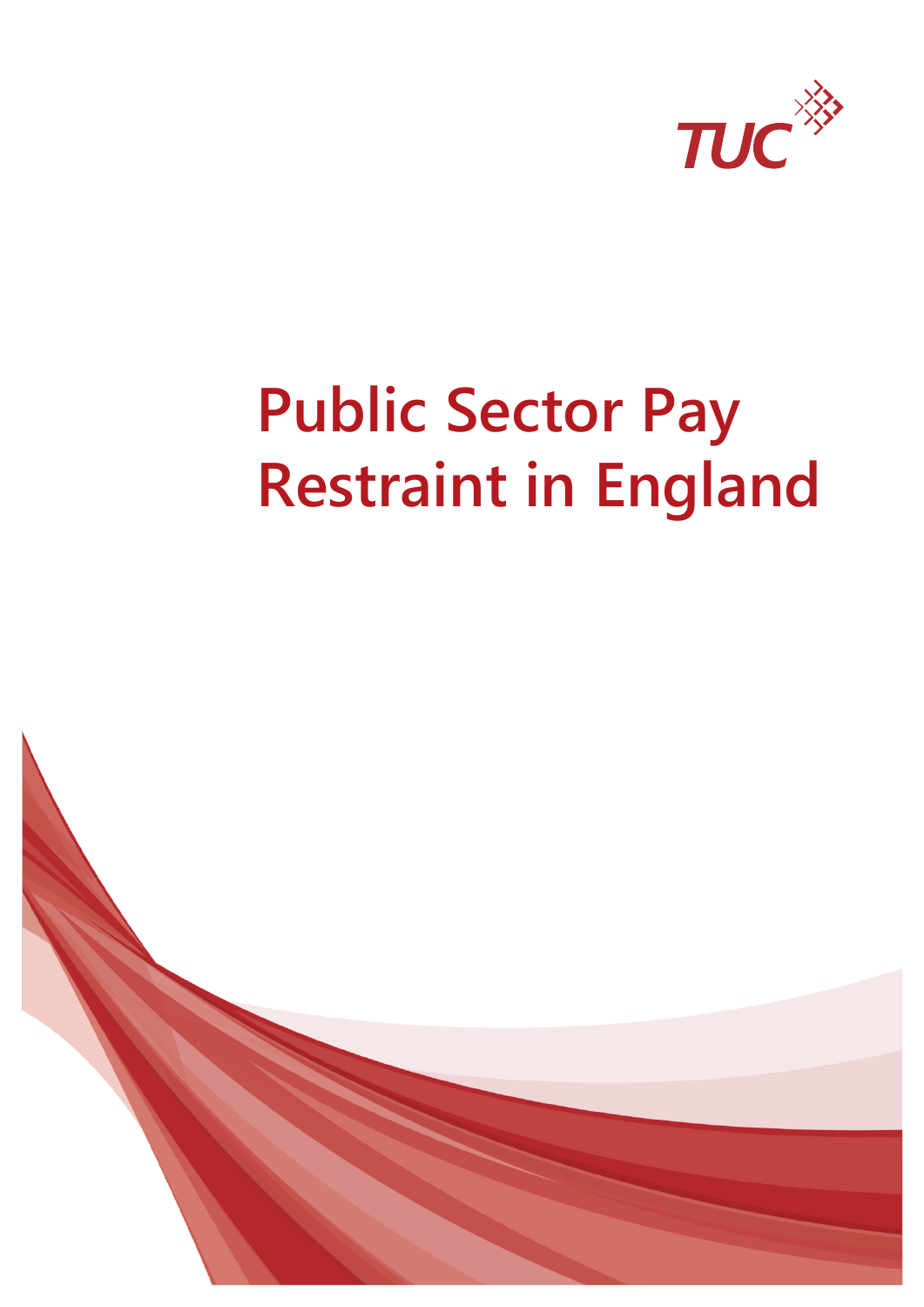#### **Contents**

| 3  | <b>Summary</b>                                         |
|----|--------------------------------------------------------|
| 5  | <b>Background: Public sector pay policy since 2010</b> |
| 6  | <b>Impact on public sector wages</b>                   |
| 9  | <b>Public and private sector wages</b>                 |
| 12 | <b>Impact on public sector workers</b>                 |
| 14 | <b>Recruitment and retention</b>                       |
| 17 | <b>Public sector pay and agency staff</b>              |
| 19 | The regional impact of public sector pay restraint     |
| 23 | <b>Conclusion and recommendations</b>                  |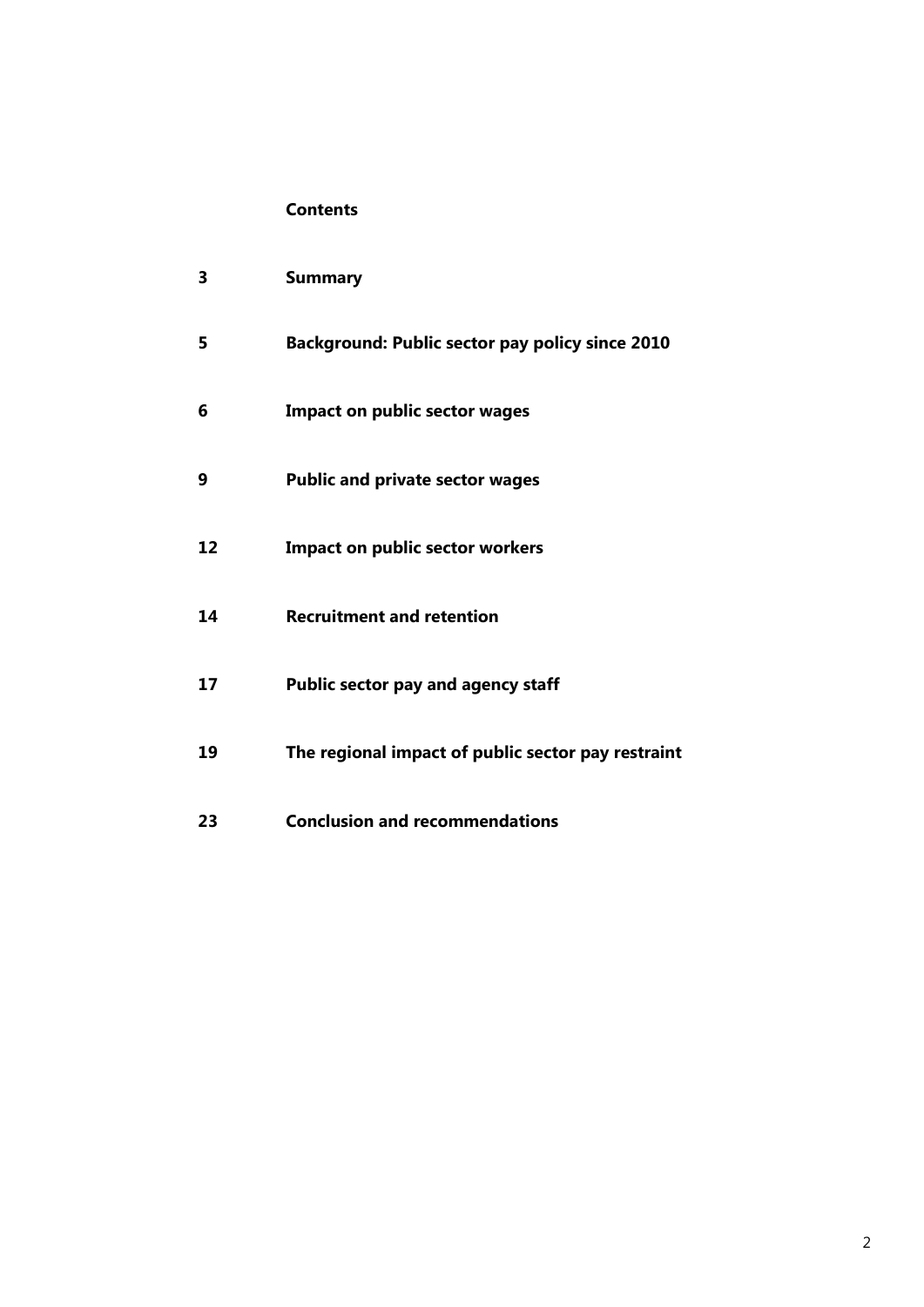### Section one

# <span id="page-2-0"></span>**1 Summary**

"Our economy should work for everyone, but if your pay has stagnated for several years in a row and fixed items of spending keep going up, it doesn't feel like it's working for you."

#### **Prime Minister Theresa May, Conservative Party Conference, October 2016**

- Six years of public sector pay restraint has had a significant impact on the living standards of 5m public sector workers, with the median public sector wage over £1k lower in real terms than in 2010.
- Public sector pay is set to decline further as the government adheres to a 1per cent pay cap on the public sector pay bill till the end of this parliament, resulting in cumulative real terms losses of pay of over £4k for nurses, midwives, civil servants, firefighters and a range of other public service occupations.
- Public sector pay is set to decline further in relation to private sector pay. As private sector pay awards outpace those in the public sector, public sector employers are facing an increasing recruitment and retention crisis.
- Pay stagnation is affecting the living standards of public sector workers, with increasing numbers failing to keep pace with cost of living and relying on other forms of income either through accumulating debt, seeking agency work or employment outside of the sector.
- Increasing numbers of public servants, particularly in local government and health, are working at or marginally above the National Minimum Wage.
- Public sector employers, particularly in the health and education sector, are relying on costly and inefficient use of agency labour in order to fill gaps created by staff shortages.
- Pay restraint is reducing disposable income in local economies, exacerbated by large public sector job losses, particularly in regions in the north, midlands and south west with higher reliance on public sector employment, weak local labour markets and higher unemployment.
- The TUC believes that the government should work with public service employers and unions to:
	- Lift the public sector pay cap and allow public service wages to be determined according to the needs of each sector through collective bargaining between employers and unions or through genuinely autonomous and independent Pay Review Bodies where appropriate.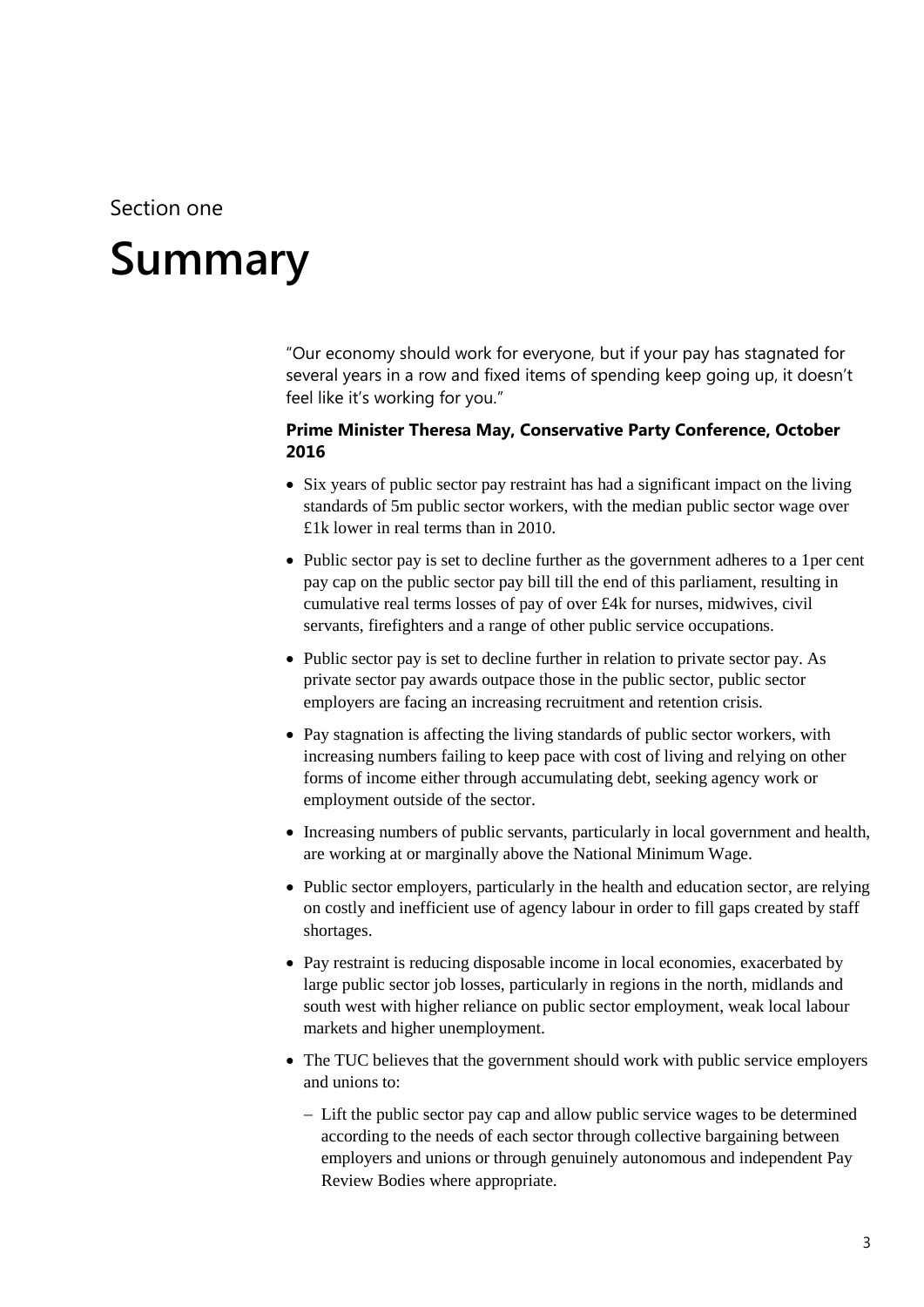- Reform Pay Review Bodies to ensure that relevant trade unions and employer voices are included within board membership and that PRBs are able to look at a wider range of issues than affordability – focussing on recruitment, retention, market comparisons, staff morale and the impact on services.
- Place more value on all employees delivering public services by adopting the widely supported voluntary Living Wage, which is currently £9.40 per hour in London and £8.25 in the rest of the UK.
- Increase the National Minimum Wage as quickly and strongly as can be sustained. The TUC's medium-term goal is that all UK wage rates should reach at least £10 per hour.
- Develop fair and sustainable pay structures that are easy to explain, understand and operate, with shorter pay bands and that guarantee progression based on transparent and objective appraisal systems, agreed in partnership between employers and unions.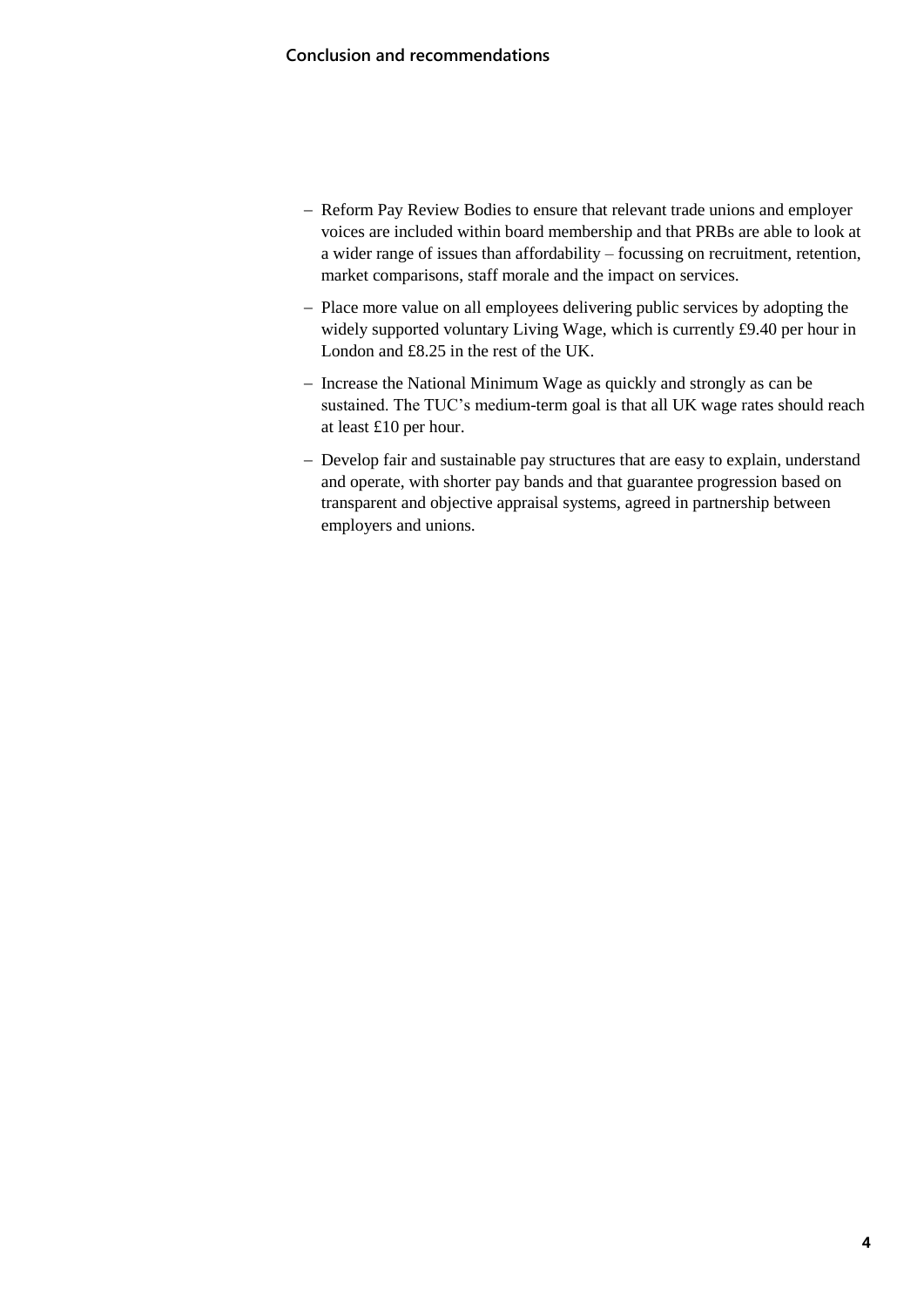#### Section two

# <span id="page-4-0"></span>**2 Background: Public sector pay policy since 2010**

Pay policy within the public sector has been an integral part of the government's wider public sector reform since 2010.

Given that the public sector pay bill constitutes around half of current public spending, pay restraint has been a major part of the government's attempted approach to deficit reduction based primarily on cuts to public expenditure.

In 2011/12, the government imposed a two year pay freeze from which was followed by a 1 per cent pay cap on the public sector pay bill until 2015/16. All public sector employers have been required to adhere to this, either through conditions placed on negotiations between employers and unions, such as in the civil service, or through conditions placed on independent Pay Review Bodies that determine pay awards in areas such as health, education and the prison service.

In the Summer Budget 2015, the government announced that it will "fund public sector workforces for a pay award of 1 per cent for 4 years from 2016/17". While CPI inflation is currently 0.9 per cent and RPI at 2 per cent, OBR forecasts inflation growth back to between 2 to 3 per cent by 2017, suggesting further real terms pay cuts within the next five years.

In a letter of August 2015 to Pay Review Bodies, then Treasury Minister Greg Hands MP stated that "the government expects pay awards to be applied in a targeted manner to support the delivery of public services, and to address recruitment and retention pressures. This may mean that some workers could receive more than 1 per cent while others could receive less; there should not be an expectation that every worker will receive a 1 per cent award"

At the same time, increases to the National Minimum Wage from 2016 will put pressure on public sector employers that are subject to the pay cap and who have large numbers of low paid staff. This is particularly the case in local government where over 80,000 employees in local government will be covered by the government's "National Living Wage" as we progress towards to the 60 per cent of median earnings target in 2020. Increasing numbers of NHS staff will also require significant uplift from next year.

With the existing cap on the total pay bill, there is the real potential for thousands of public sector staff caught in the middle to be facing zero wage growth through the lifetime of this parliament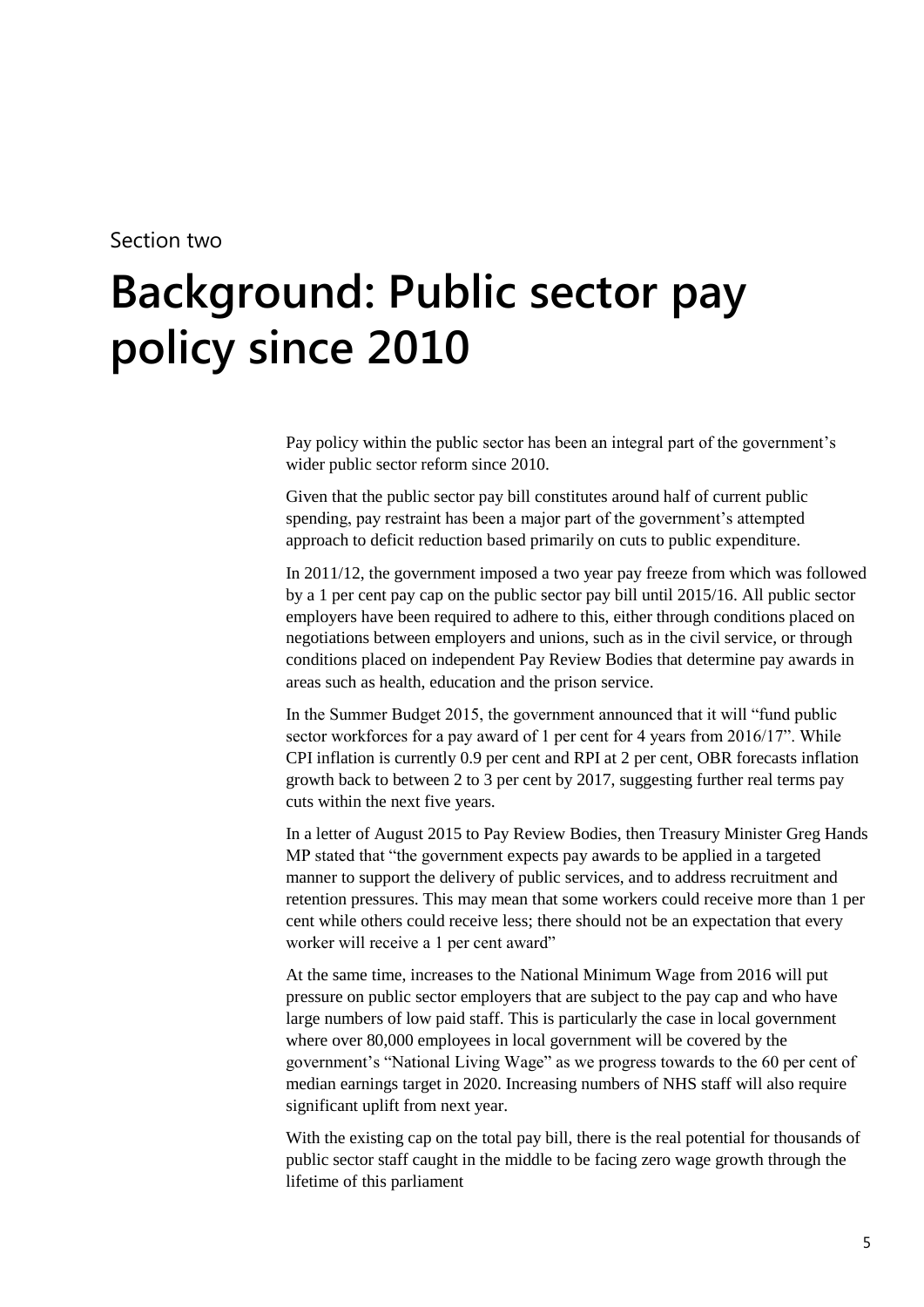### Section three

# <span id="page-5-0"></span>**3 Impact on public sector wages**

Six years of pay restraint has left the average public sector worker earning between 3 to 7 per cent less per year in real terms compared to 2010, comparing public sector wage growth with inflation (see table 1).

|                               |                                          |                             | <b>CPI</b>         |                                          |                             | <b>RPI</b>         |
|-------------------------------|------------------------------------------|-----------------------------|--------------------|------------------------------------------|-----------------------------|--------------------|
| AWE in<br>2016<br>(projected) | Real AWE<br>in 2010<br>(2016)<br>prices) | Nominal<br>annual<br>change | % annual<br>change | Real AWE<br>in 2010<br>(2016)<br>prices) | Nominal<br>annual<br>change | % annual<br>change |
| £500                          | £516                                     | $-£811$                     | $-3.0\%$           | £539                                     | $-E2,003$                   | $-7.2%$            |

**Table 1: Average Weekly Earnings – Total Pay in Public Sector excluding Financial Services 2010 - 2016**

However, measuring the impact on public sector pay using Average Weekly Earnings is not necessarily the most effective way of illustrating the impact of government pay policy. The mean wage across the public sector is affected by a number of variables, including incremental progression, turn over and promotion.

Distributional impacts such as staff turnover do not capture the lived experience of the individual worker. Increased pay as a result of promotion would be regarded as a natural remuneration for increasing risk and responsibility. Incremental progression should be discounted given that it is the route some public sector workers take to achieve the top of the pay scale, seen as the 'rate for the job' based on assessment, competencies and experience. The 'rate for the job' is a more accurate illustration of the value placed on the remuneration given to that particular grade or occupation and, moreover, large numbers of staff are currently placed in that position  $-47$  per cent of NHS staff on Agenda for Change grades according to the NHS Pay Review Body.

A more useful methodology would be to measure the impact of pay policy on different public sector workers' salaries, using the top of the pay scale, to isolate the real terms cuts in pay resulting from the pay cap alone – without other mitigating factors that might affect the average.

Using this methodology we can see even more significant cuts to pay across public sector occupations, as table 2 illustrates.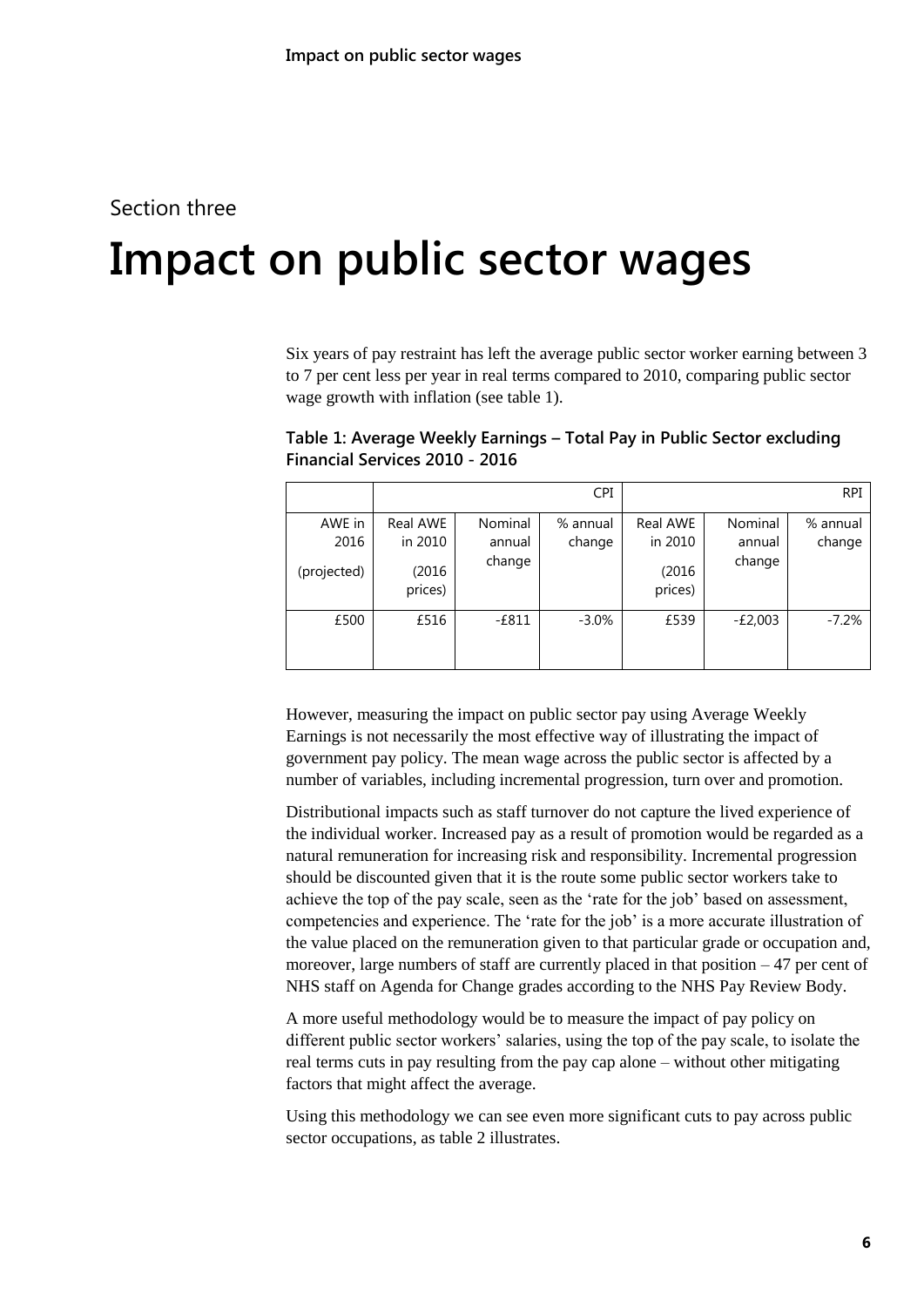| Type of worker           | Pay in  | 2010 pay | Nominal    | % terms |         | 2010 pay in Nominal real  | % terms |
|--------------------------|---------|----------|------------|---------|---------|---------------------------|---------|
|                          | 2016    | in 2016  | real terms | pay cut |         | 2016 prices terms pay cut | pay cut |
|                          |         | prices   | pay cut    | (CPI)   | (RPI)   | (RPI)                     | (RPI)   |
|                          |         | (CPI)    | (CPI)      |         |         |                           |         |
|                          |         |          |            |         |         |                           |         |
|                          |         |          |            |         |         |                           |         |
|                          |         |          |            |         |         |                           |         |
|                          |         |          |            |         |         |                           |         |
|                          |         |          |            |         |         |                           |         |
|                          |         |          |            |         |         |                           |         |
| Midwife (Band 6)         | £35,225 | £38,405  | £3,150     | 8.2%    | £40,112 | £4,857                    | 12.1%   |
|                          |         |          |            |         |         |                           |         |
| Nurse (Band 5)           | £28,462 | £30,929  | £2,467     | 8%      | £32,304 | £3,842                    | 11.9%   |
| School teacher (outside  | £33,160 | £35,443  | £2,283     | 6.4%    | £37,018 | £3,858                    | 10.4%   |
| London)                  |         |          |            |         |         |                           |         |
|                          |         |          |            |         |         |                           |         |
| Fire fighter (competent) | £29,638 | £31,676  | £2,038     | 6.4%    | £33,018 | £3,446                    | 10.4%   |
|                          |         |          |            |         |         |                           |         |
| Ambulance Driver (Band   | £19,655 | £20,868  | £1,213     | 5.8%    | £21,795 | £2,140                    | 9.8%    |
| 3)                       |         |          |            |         |         |                           |         |

**Table 2: Real terms pay cuts by public sector worker 2010 - 2016**

The pattern of real terms cuts in pay for public sector workers is set to intensify over the next four years under existing government pay policy, as public sector wage growth held at 1 per cent fails to keep track with inflation forecasted by the OBR to reach  $2 - 3$  per cent by 2017.

Table 3 shows the impact in terms of the real terms pay cut for a range of public sector workers, mapping their pay growth at 1 per cent from 2015/16 to 2020/21 against the OBR's inflation forecasts released at the time of the November 2016 Autumn Statement.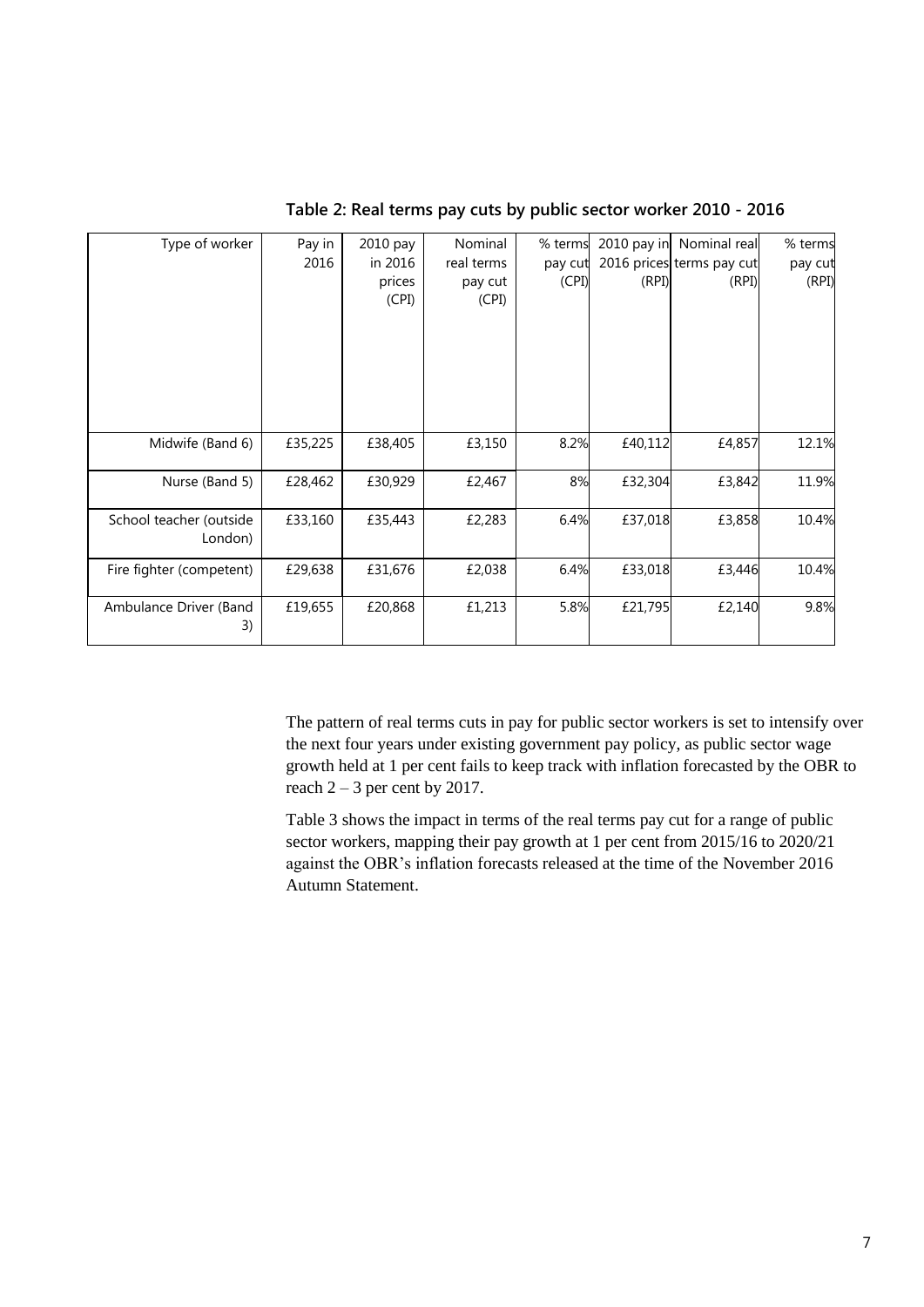| Occupation                | Pay in  | Pay in      | Nominal    | Pay in     | Nominal    |
|---------------------------|---------|-------------|------------|------------|------------|
|                           | 2015/16 | 2020/21 at  | real terms | 2020/21 at | real terms |
|                           |         | CPI in 2016 | cut at CPI | RPI in     | cut at RPI |
|                           |         | prices      |            | 2016       |            |
|                           |         |             |            | prices     |            |
| Midwife                   | £35,255 | £33,534     | £1,691     | £31,937    | £3,288     |
| Teacher                   | £32,831 | £31,255     | £1,576     | £29,767    | £3,064     |
| Nurse                     | £28,462 | £27,096     | £1,366     | £25,806    | £2,656     |
| Fire fighter              | £29,638 | £28,215     | £1,423     | £26,827    | £2,766     |
| Jobcentre Plus supervisor | £24,727 | £23,540     | £1,187     | £22,419    | £2,308     |
| Social worker             | £37,858 | £36,041     | £1,817     | £34,325    | £3,533     |
| UK Border Force officer   | £27,000 | £25,704     | £1,296     | £24,480    | £2,520     |
| Ambulance driver          | £19,655 | £18,712     | £943       | £17,821    | £1,834     |

#### **Table 3: Real terms cuts in wages by public sector occupation 2015/16 to 2020/21**

Pay restraint has also meant that many low paying public sector jobs, particularly in local government and the NHS have failed to keep pace with the National Minimum Wage or the Living Wage.

Figure 1 below is taken from the joint staff side submission to the NHS Pay Review Body for 2017/18.

This shows that, based on assumptions that the National Minimum Wage uprating to 60 per cent of median earnings would yield £9 per hour by 2020, workers on the lowest bands within the NHS Agenda for Change pay scales will be overtaken by both the Living Wage and the National Minimum Wage in the lifetime of this parliament.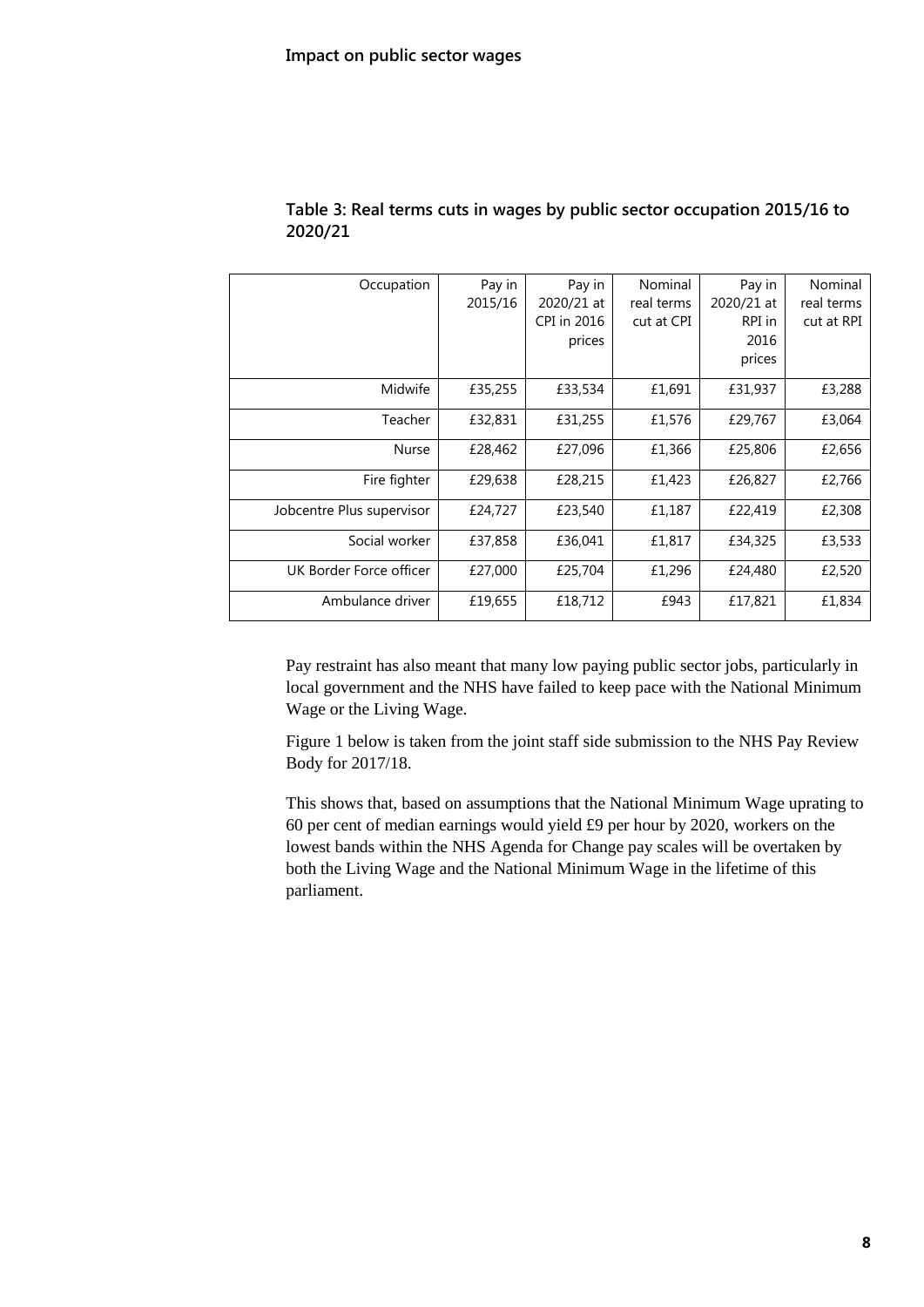

**Figure 1: Agenda for Change pay bands 1 – 3 and NMW projected – Staff side submission to NHS Pay Review Body**

Pay growth has been much slower than originally predicted so it looks like the National Minimum Wage target might actually now yield about £8.61 by 2020 – meaning that it is likely to impact on a smaller proportion of workers than those identified in Figure 1 above, covering all those in Band 1 and around half of those in Band 2.

Analysis by the Local Government Association shows that assuming a 1 per cent annual increase in the years 2017 - 2020, the bottom 6 points on the NJC pay scale would be below the National Minimum Wage of £8.61 in 2020. 46,000 FTE staff are currently employed on those pay points in local government.

Not only is it ethically questionable that key public sector workers should be earning the bare minimum but it is also making those roles uncompetitive in relation to other low paying sectors, increasing recruitment and retention problems. Furthermore, it is making it increasingly difficult to maintain existing pay structures such as Agenda for Change as well as creating huge pressures on employers looking to fund increases in NMW at a time of a 1 per cent cap on the pay bill.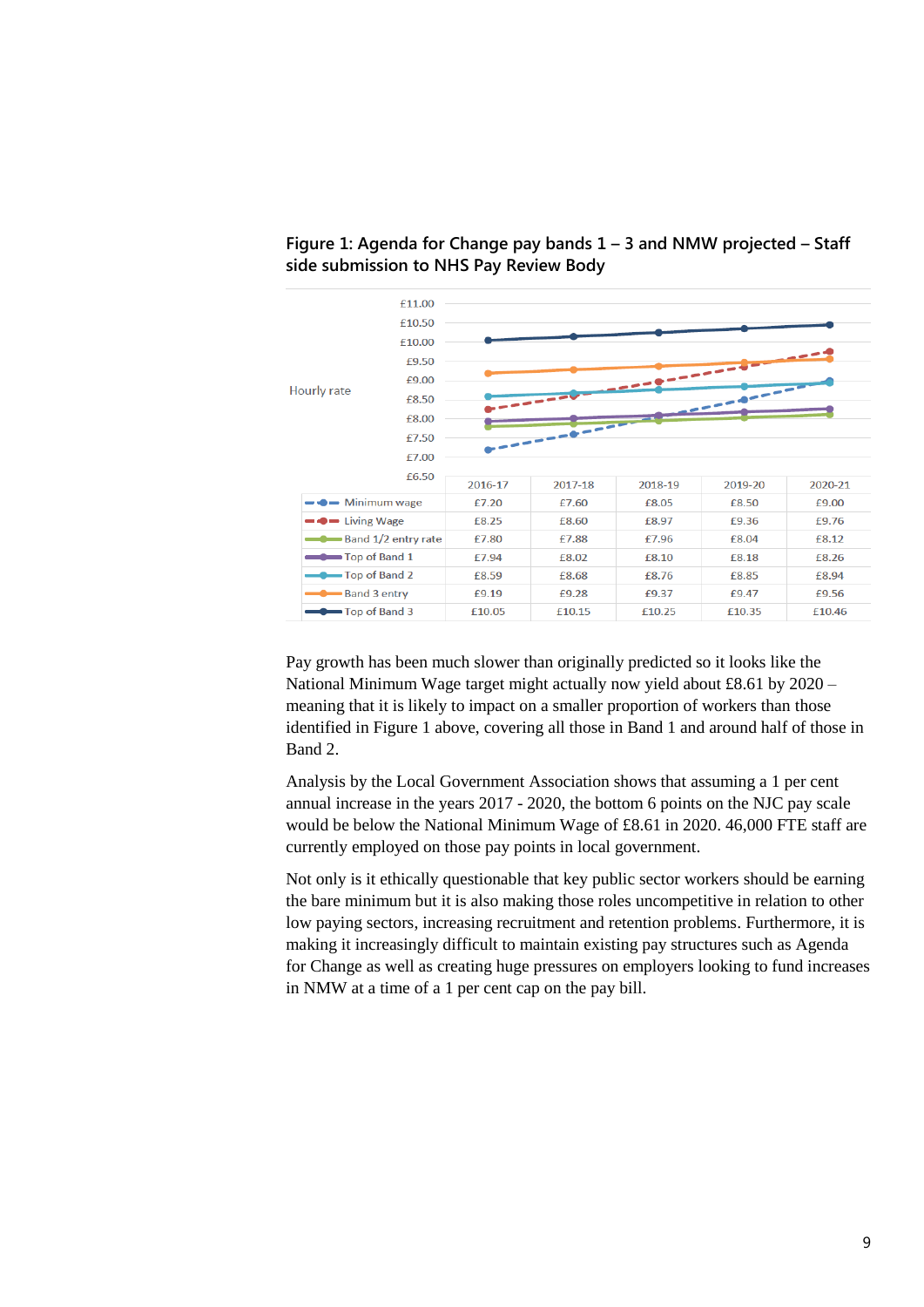# <span id="page-9-0"></span>Section four **4 Public and private sector wages**

Analysis by the TUC shows that real terms pay growth in the public sector is set to decline significantly against real wage growth in the wider economy, according to OBR forecasts at the time of the Autumn Statement.

Figure 2 below shows that public sector pay will have declined by 15 per cent from its pre-crisis peak, lagging behind growth in the wider economy from 2016 onwards.

**Figure 2: Public sector v whole economy real earnings growth 2007 - 2021**



This is borne out by a number of other studies.

Analysis by Incomes Data Research and the OME (see Figure 3) shows that in September 2016 public and private sector average weekly earnings had achieved parity. Furthermore, this was largely due to the impact of very low paying parts of the private sector pulling down the private sector average. Average public sector earnings are less than those in finance and business services, construction and manufacturing.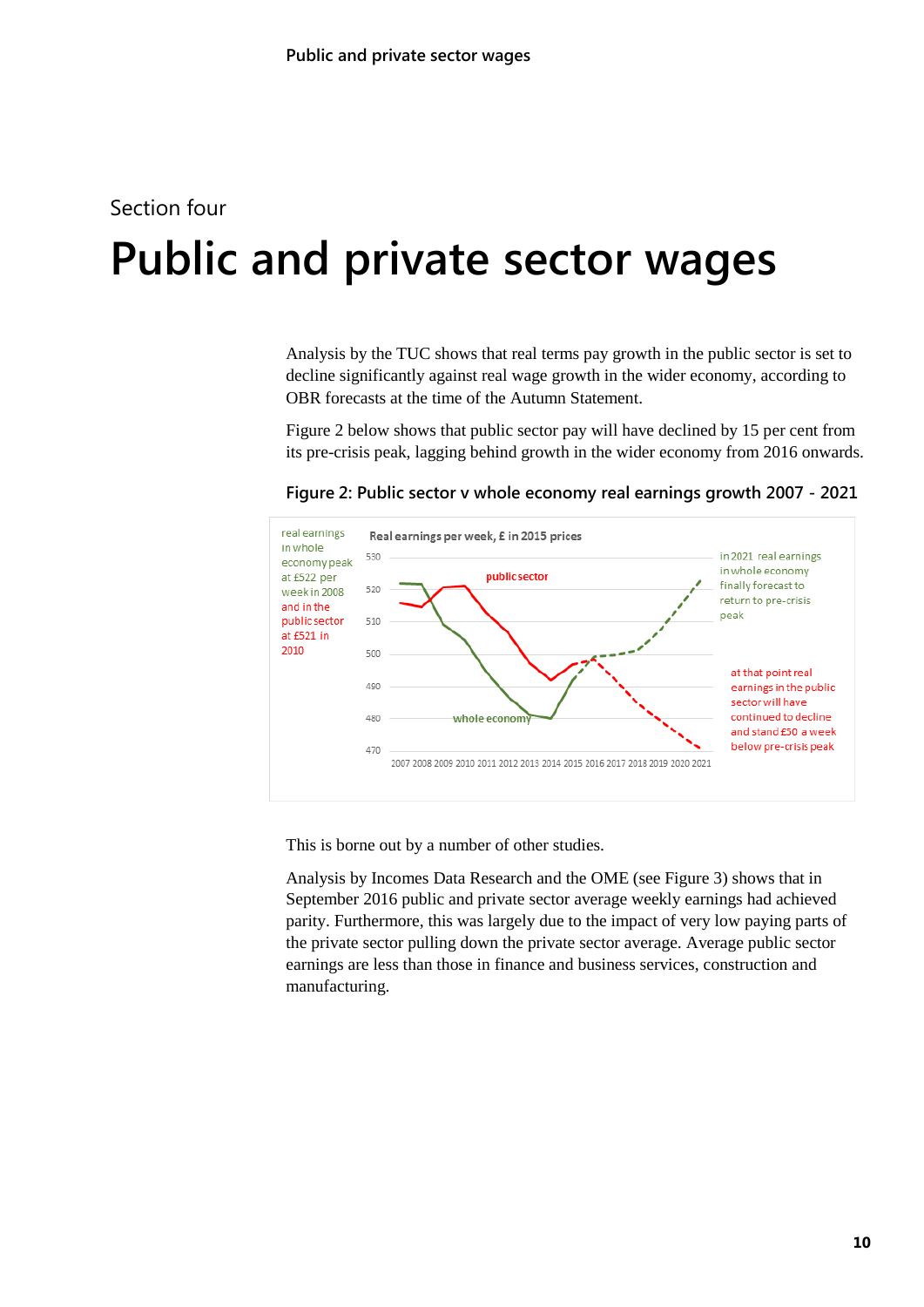

**Figure 3: Average weekly earnings by sector, September 2016, IDR and OME**

This is echoed by the Institute of Fiscal Studies. Figure 4 below shows an increasing convergence of public and private sector pay when controlling for workers' characteristics.

Furthermore, using projections based on 1 per cent growth in public sector pay bill, the IFS estimates a very significant decline in the uncontrolled public sector pay differential, indicating that the controlled differential will likely fall below that of the private sector for the next four years.

In their Green Budget of February 2016, the IFS state that:

*The government's announced 1% limit on annual pay increases for a further four years from 2016–17 is therefore expected to reduce wages in the public sector to their lowest level relative to private sector wages since at least the 1990s. This could result in difficulties for public sector employers trying to recruit, retain and motivate high quality workers, and raises the possibility of (further) industrial relations issues.*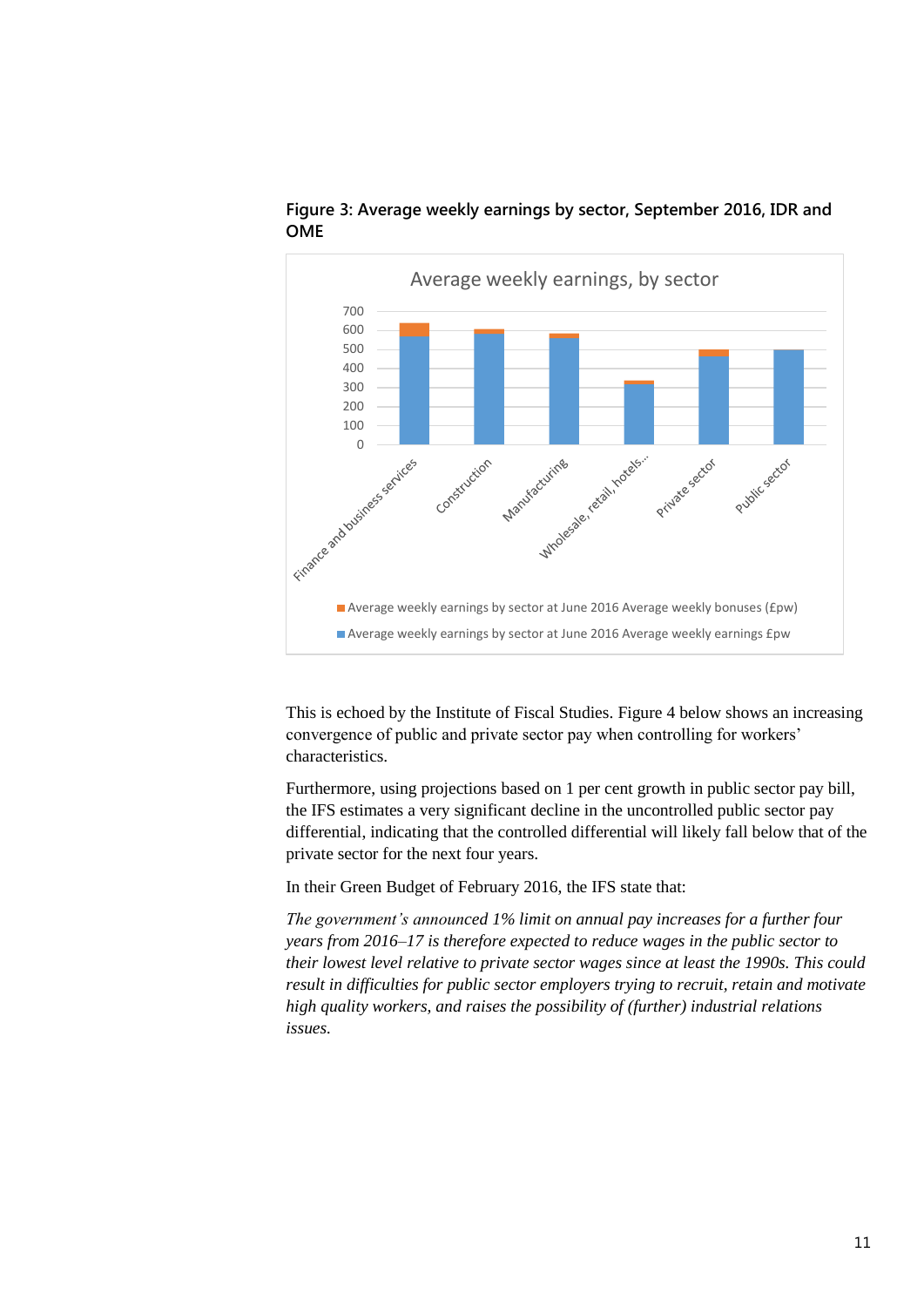

#### **Figure 4: Public pay differential: projections, IFS and OME**

The Resolution Foundation made a similar point in their quarterly Earnings Outlook report in October 2015, stating that:

*The divergent path of average wages in the public and private sectors is seen clearly in the changing pay rise experience of employees remaining in work in each year. Post-crisis, wage rises in the public sector were initially protected. But the advent of wage restraint means that since 2012 pay rises in the public sector have tracked around one percentage point below those elsewhere in the economy. The persistence of public wage restraint and signs of diminishing slack that may create further wage pressure in the private sector mean that we might expect this gap to widen in coming years, raising potential questions over recruitment and retention in the public sector.*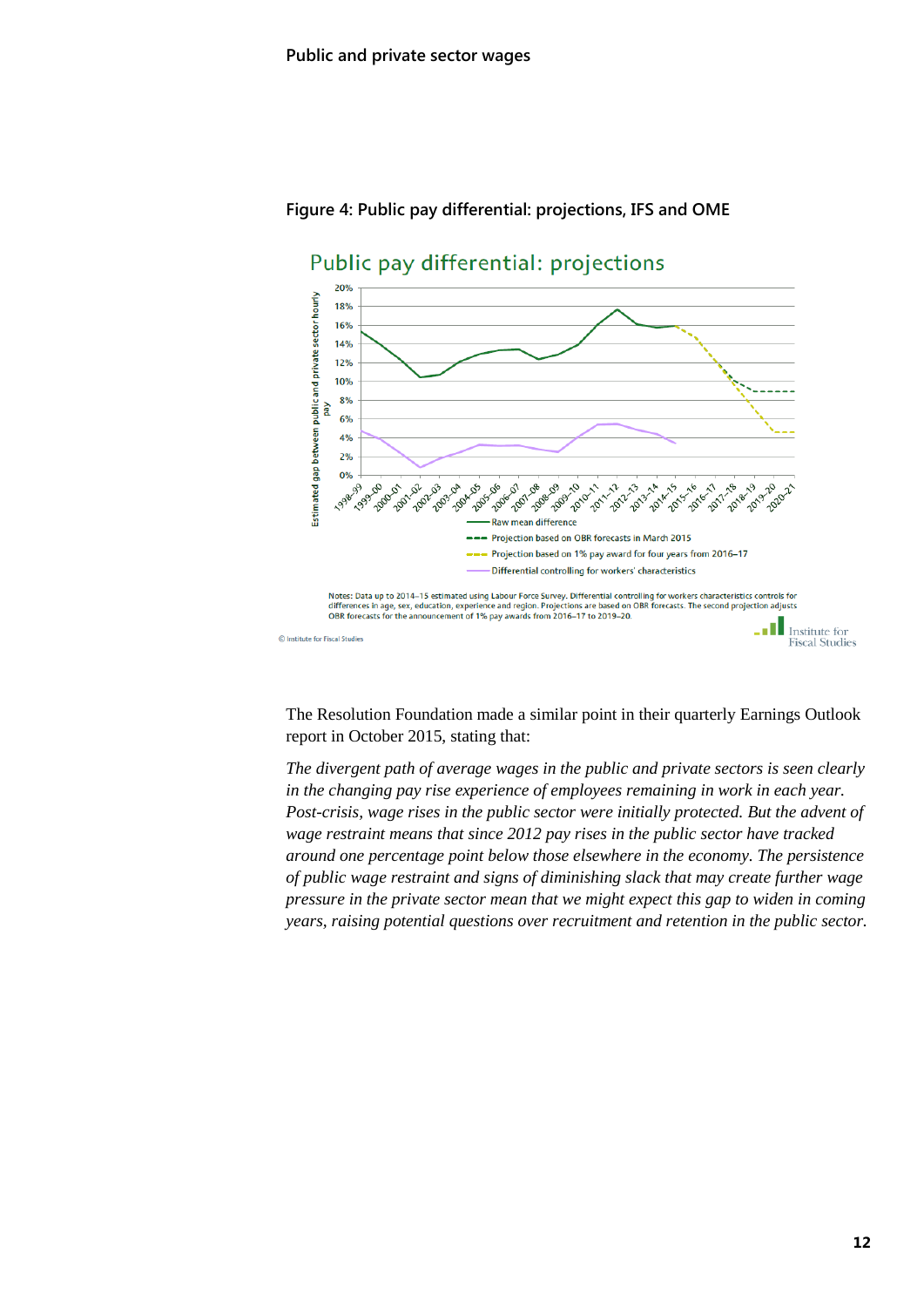### Section five

# <span id="page-12-0"></span>**5 Impact on public sector workers**

Pay restraint is contributing to growing problems of morale, recruitment and retention across the public sector.

A significant majority of respondents to union member surveys are feeling the pinch. In the NHS, 63 per cent of UNISON members responding and 79 per cent of Unite members saying they felt worse off than they did 12 months ago.

Many of the 21,000 health service members responding to the UNISON pay survey of October 2016 stated that increased food, transport, utility and housing costs were having a serious impact on their cost of living.

Alarmingly, two thirds of staff had used financial products or made a major change to their standards of living over the last year. Of that group:

- 73% asked for financial support from family or friends
- 20% used a debt advice service
- 17% had pawned possessions
- 16% used a payday loan company
- 23% moved to a less expensive home or re-mortgaged their house
- Just over 200 respondents said that they had used a food bank in the last year.

In the same survey, over half of members stated that morale was low or very low in their workplace and 65 per cent claimed that it had worsened in the last 12 months. Over half had seriously considered leaving the NHS over the last year. The top factors were for staff considering leaving were:

- Increased workload  $-67%$
- Stress at work  $-67\%$
- Feeling undervalued by management 59%
- Feeling undervalued due to low levels of pay  $-58\%$

The largely low paid and female workforce in local government has been particularly badly affected by pay restraint.

This is apparent in Incomes Data Research's survey for UNISON of over 2,000 local government members. In the survey, some 70% of respondents report that living costs have increased over the last 12 months, while just 26% report an increase in their personal income. 42% of respondents have personal debt and a worrying proportion of those (24%) owe £10,000 or more.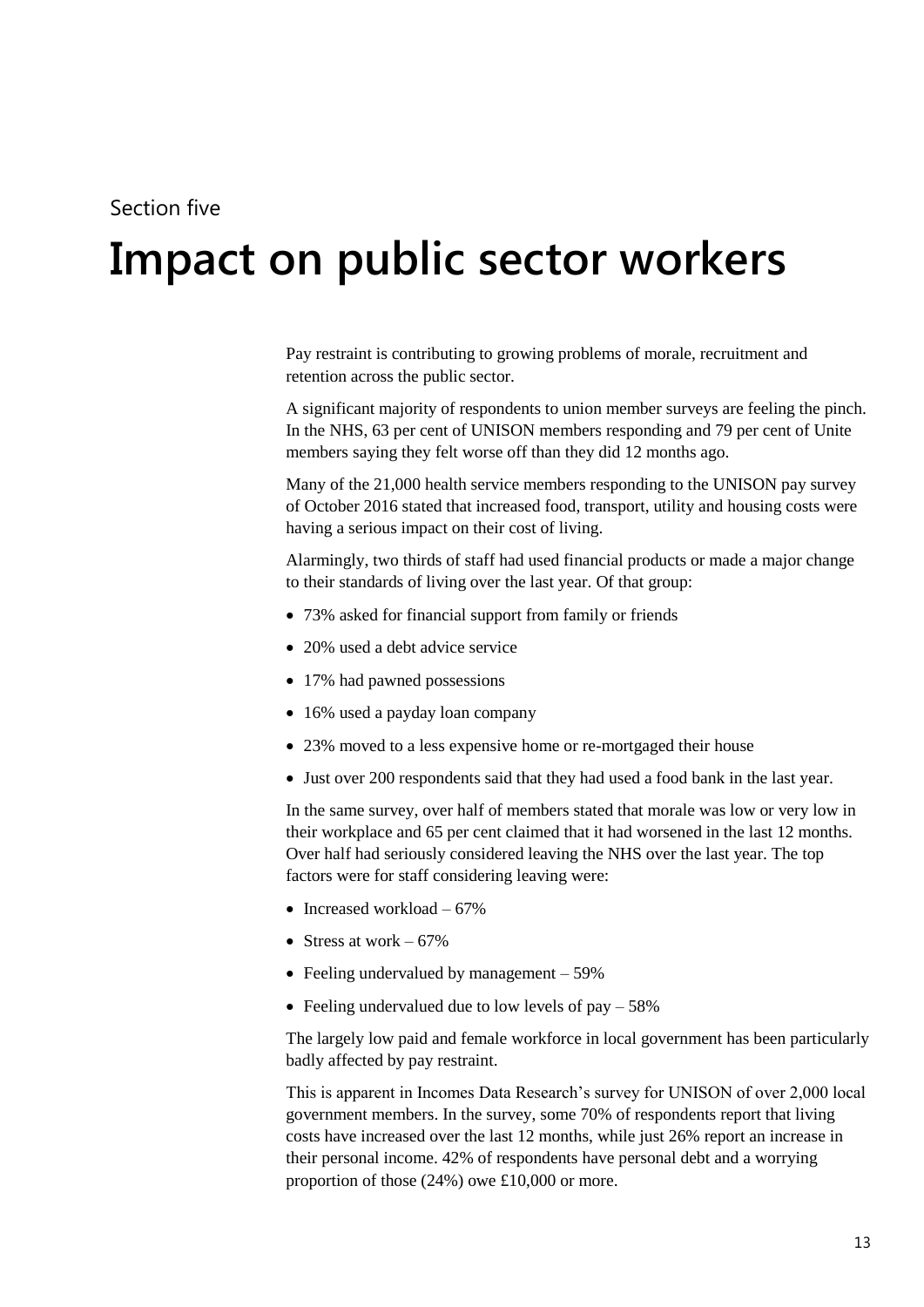Respondents were asked how difficult it was to meet a range of living costs. A majority of respondents found it "more difficult" or "much more difficult" to cover food, general living costs, utility bills and travel costs. Between two-fifths and half of respondents found costs relating to housing, healthcare and credit cards or loans hard to pay.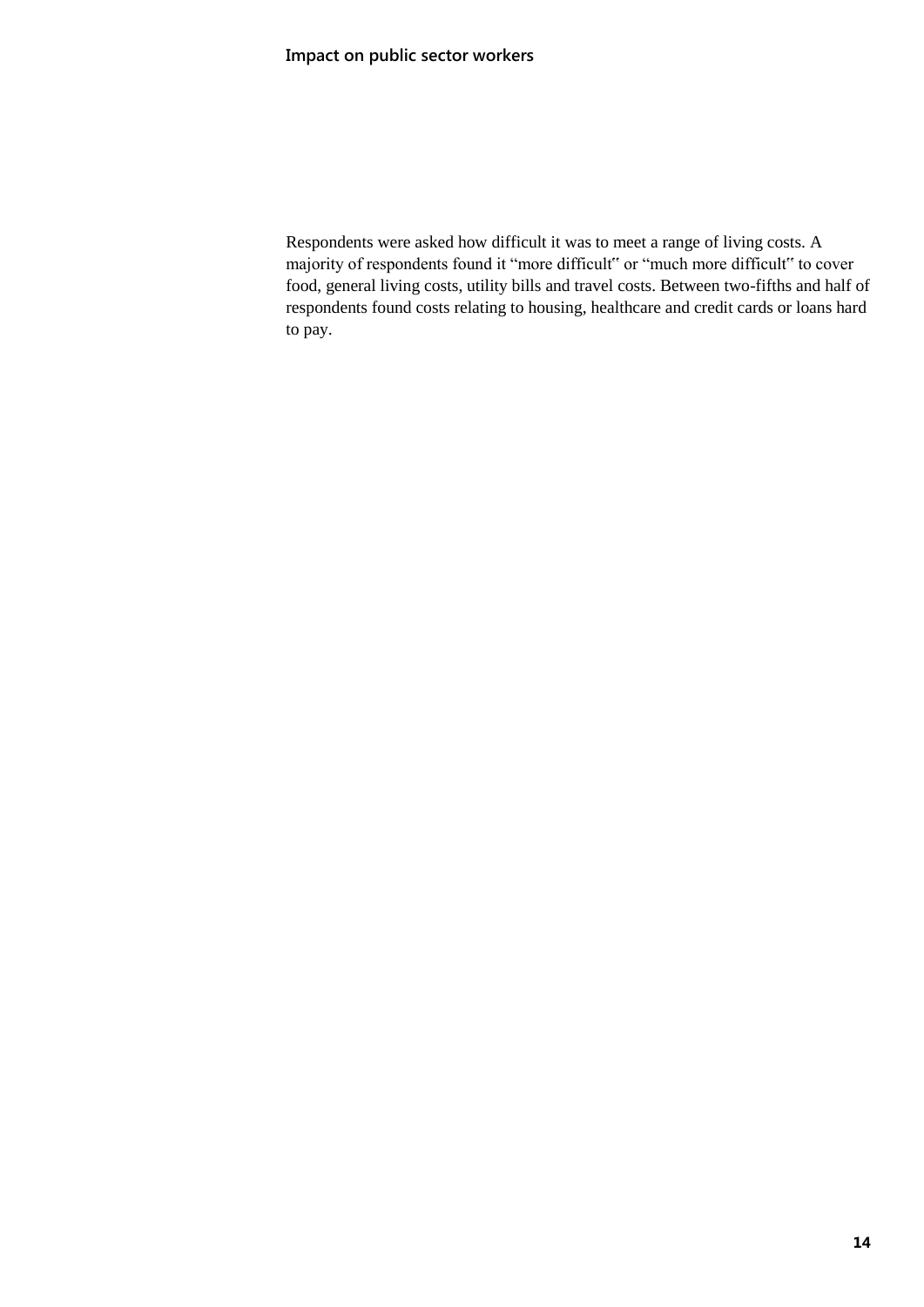# <span id="page-14-0"></span>**6 Recruitment and retention**

There is a growing consensus that the government's public sector pay policy is unsustainable, particularly given the twin aim of restraining pay while seeking workforce engagement in transforming services and developing new delivery models.

This is reflected in the findings and recommendations of Pay Review Bodies, informed comment from key public service think tanks and commentators and from representatives of public service employers.

Commenting on the increasing teacher recruitment and retention problems, the School Teachers Pay Review Body 2016 made a clear connection with the deterioration of the relative position of teacher pay:

*Recruitment and retention pressures have become more acute, creating a challenging climate for schools. We have noted significant shortfalls in recruitment to ITT (initial teacher training) for the secondary sector and an increase in vacancy numbers, including in all the core subjects. Figures show a significant increase in the number of teachers resigning from the profession (including higher wastage in early years) at a time when pupil numbers are increasing, adding to the demand for teachers. Our analysis of earnings data showed that the relative position of teachers' earnings has deteriorated further this year and they continue to trail those of other professional occupations in most regions. We are concerned about this further deterioration in the recruitment and retention position when set against strong demand in the graduate labour market and continuing concerns in the profession about workload … Based on our assessment of recruitment and retention considerations alone, there is a case for an uplift higher than 1% to the national pay framework, to strengthen the competitive position of the teaching profession at a time of growing demand for graduates.* 

The growing problem of teacher retention was highlighted by the results of the school workforce census of November 2015.

This showed that nearly one in ten teachers left the profession last year – the highest proportion for a decade – and almost a quarter of teachers now leave within three years. The figures show that after three years, teachers are leaving faster than they were before: 75 per cent of teachers who started in 2012 were still in post three years later, which is the lowest since records began in 1996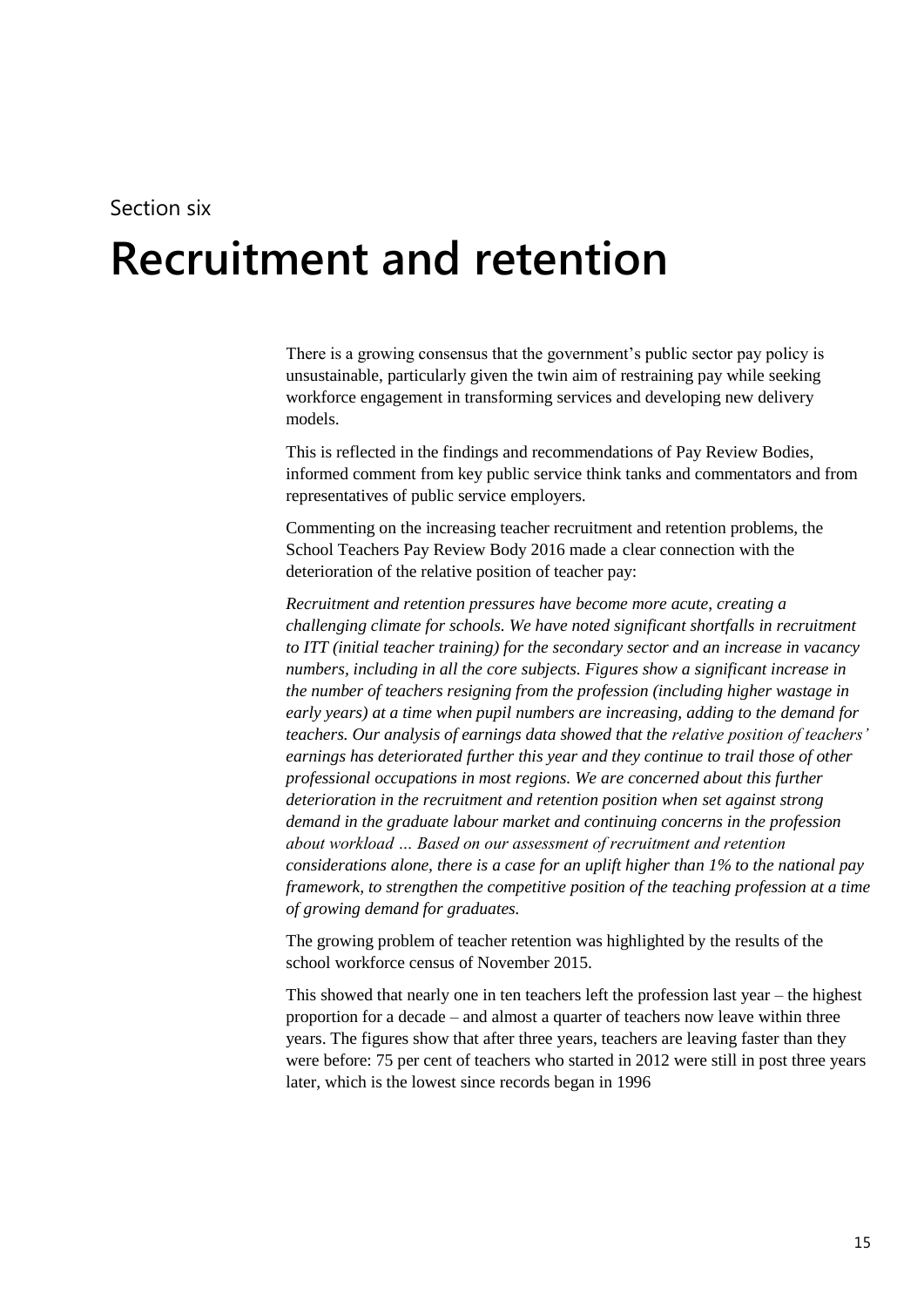Responding to these figures, the National Association of Head Teachers (NAHT) stated:

*Figures show a further deterioration in retention after three years, which is a source of great concern for school leaders. We lose a quarter of those who enter service by this point. This has been steadily worsening over the past four years, and the government needs to look at the drivers – workload, stagnant pay and an overbearing accountability system – behind this worrying trend.*

The NAHT point to the impact that this is potentially having on quality:

*Official statistics mask the reality that school leaders are still sometimes forced to appoint staff who are less experienced or able than they would like because of a lack of applications for a post; it is about quality, not just the numbers in post.*

The NHS Pay Review Body 2016 flagged up the implications for recruitment and retention that may arise due to NHS staff feeling undervalued due to pay restraint at a time of increasing workloads:

*NHS staff are highly motivated and committed to delivering high quality patient care; for the majority this is what attracts them to work in the health sector. However, the pressures within the system are high and increasing and appears to be having an effect. Coupled with low pay awards this all serves to make many staff feel undervalued … considering the implications of the type of pay restraint envisaged by the UK government over the next four years much will clearly depend on the overall economic picture. There are shortages and recruitment and retention problems already emerging for particular groups in the NHS. Resolving these, so that the NHS continues to offer a good service to patients, will hinge in large part on the quality of the employment proposition, of which pay is one of many factors alongside others such as career progression, development, workload, wellbeing and pension.* 

NHS Employers had made this point in their own submission to the Pay Review Body in the previous year:

*Over the longer term it will be important to balance affordability considerations with the risk that the value of the NHS employment proposition will erode. This may eventually have some impact on staff engagement as well as employers' ability to recruit and retain skilled staff from wider labour markets.*

This point was strongly reinforced by Chris Hopson, Chief Executive of NHS Providers who claimed in an interview with the Health Service Journal in November 2016 that one NHS Trust found lower paid staff quitting the NHS to work in supermarkets because pay in the health service was becoming uncompetitive. He commented that:

*If we try and maintain that 1 per cent to the end of the parliament, we are seriously worried that we will not be able to maintain the staff we need or recruit new ones.*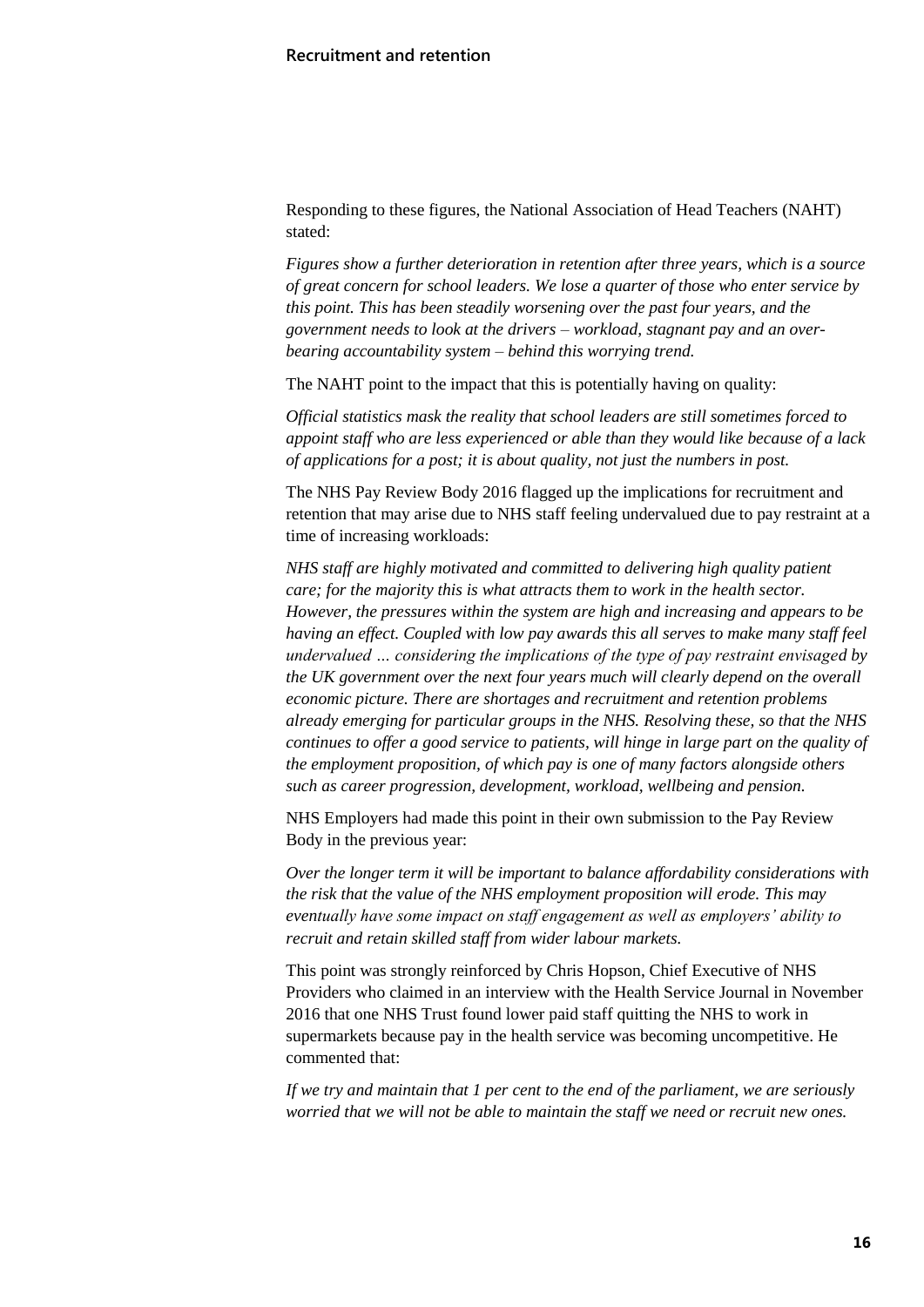In their report 'Staffing Matters, Funding Counts' of July 2016, the Health Foundation pointed to the counter-productive nature of pay restraint when the NHS was seeking to maximise staff engagement in the process of change required through the Five Year Forward View:

*Pay determination should be a lever to improve performance and service delivery. It should also recognise the contribution of staff, and motivate them to continue to contribute. The longer the centralised 'freeze' goes on, the less pay and associated reward can be a policy lever to achieve these objectives, locally or nationally. NHS England's plan to deliver the Forward View rests in part on implementing the government's 1% cap on public sector pay by 2019/20. However, there is a risk that continuing to constrain pay through national public sector pay restraint will backfire as it will undermine the ability to use pay to recognise, reward and motivate NHS staff and encourage them to work productively.*

The Nuffield Trust made similar points in their June 2015 report "Health and social Care Priorities for the Government", stressing the need to empower, value and reward staff in order to engage staff in the challenges of transforming health services:

*The effect of five years of pay restraint, growing demand for health care services and increasing complexity of patient need has left the NHS workforce feeling undervalued. Many NHS organisations are struggling to recruit and retain clinical staff and staffing costs are being inflated by the use of agency and locum staff. An engaged and empowered NHS workforce will be crucial for meeting the multiple challenges ahead for the health service, including the efficiency challenge and the move to seven-day services. However, staff burnout is becoming a significant risk in many settings. Politicians must think carefully about how to reconcile the need to develop and encourage the workforce with the inevitable political desire to maintain 'grip' on the NHS when the financial situation continues to deteriorate. We recommend that the Government prioritises reconnecting with the NHS workforce and ensuring staff feel valued in their work.*

Recruitment and retention problems are growing in other areas of public service too.

For the first year in recent times more than half of the respondents to the Senior Civil Service Pay Survey 2015 said they are aware of recruitment difficulties in their organization with a number pointing to the need to re advertise some jobs due to a lack of qualified applicants. For retention the situation is even worse with nearly 60% of people reporting retention difficulties in their organization compared with 46% last year, as Table 4 illustrates below.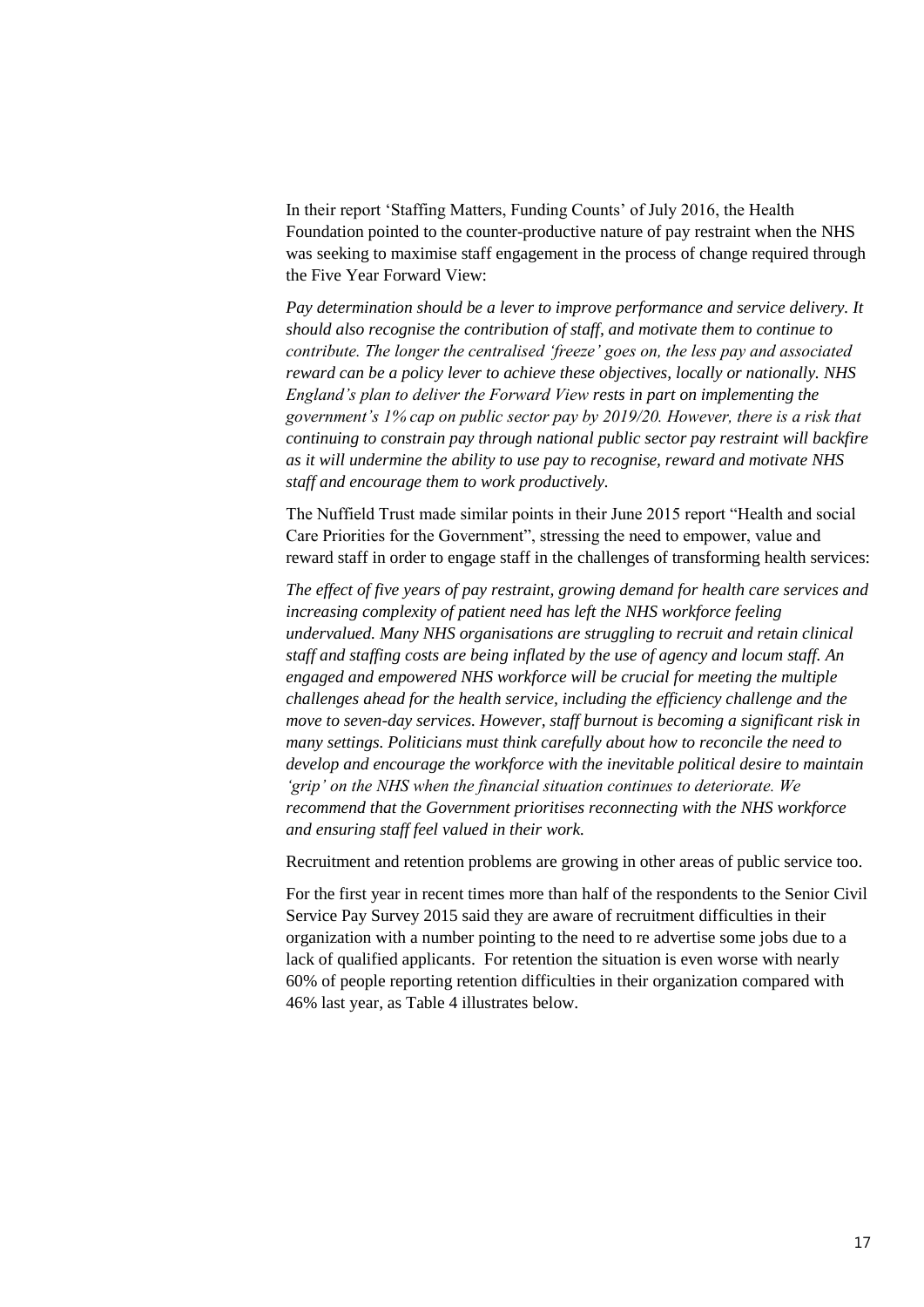## **Recruitment and retention**

| Question                                                              | Answer    | All respondents (%) |
|-----------------------------------------------------------------------|-----------|---------------------|
| Are you aware of recruitment<br>difficulties in your<br>organization? | Yes       | 52.3                |
|                                                                       | <b>No</b> | 47.7                |
| Are you aware of retention<br>difficulties in your<br>organization?   | Yes       | 57.1                |
|                                                                       | <b>No</b> | 42.9                |

# **Table 4: Civil service recruitment and retention: SCS Pay Survey 2015**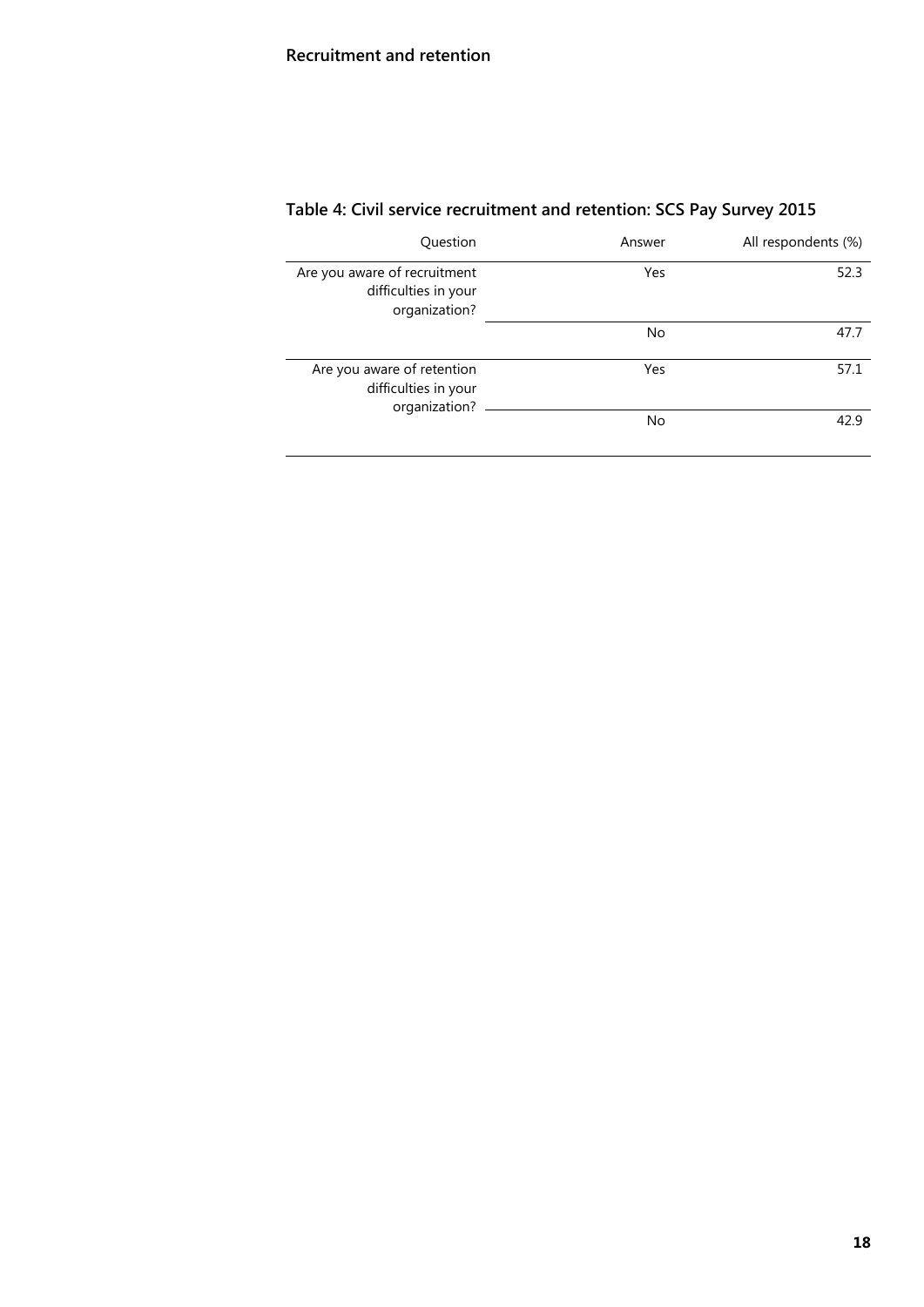#### Section seven

# <span id="page-18-0"></span>**7 Public sector pay and agency staff**

In her evidence to the Health Select Committee in 2014, Anita Charlesworth of the Health Foundation pointed to a false economy where the undervaluing of full time staff was leading to NHS employers increasingly relying on agency staff:

*Trying to recruit additional staff while holding down pay against the background of shortage of key skilled groups such as nurses, has led to a significant increase in temporary staff. Last year the NHS's temporary staff bill went from an already large £3.5bn to a whopping £4.5bn. This is unsustainable. With morale falling and workrelated stress increasing across the NHS, it's difficult to see how the service can turn this around, and quickly.*

In their research into the use of agency workers in the public sector, the National Institute of Economic and Social Research point to a 50 per cent increase in agency spend by NHS Trusts between 2009/10 and 2014/15.

There has been considerable analysis of the reasons for the increase in agency staffing in NHS Trusts and much of it can be attributed to the increased requirement for ward staffing resulting from the Francis Review and the cuts to nurse training in 2010/11 and 2011/12 feeding through the system. However, the NIESR research attributes other factors, including the deteriorating employment offer as a result of pay restraint.

It is worth noting that the research also points to a 15 per cent increase in the use of supply teachers in maintained schools, indicating that the use of agencies to fill staff shortages in the public sector is not exclusive to the specific circumstances of the post-Francis NHS.

The full impact of government attempts to reduce agency costs through the use of price caps has yet to emerge but evidence received by health unions suggests that the number of NHS Trusts breaching price caps has actually increased over the first half of 2016, despite the introduction of additional price cap measures (indicated by the green stripes in Figure 5 below). This suggests that agency price capping is merely addressing the symptom without changing the cause, which is the failure to recruit and retain sufficient staff, particularly in nursing.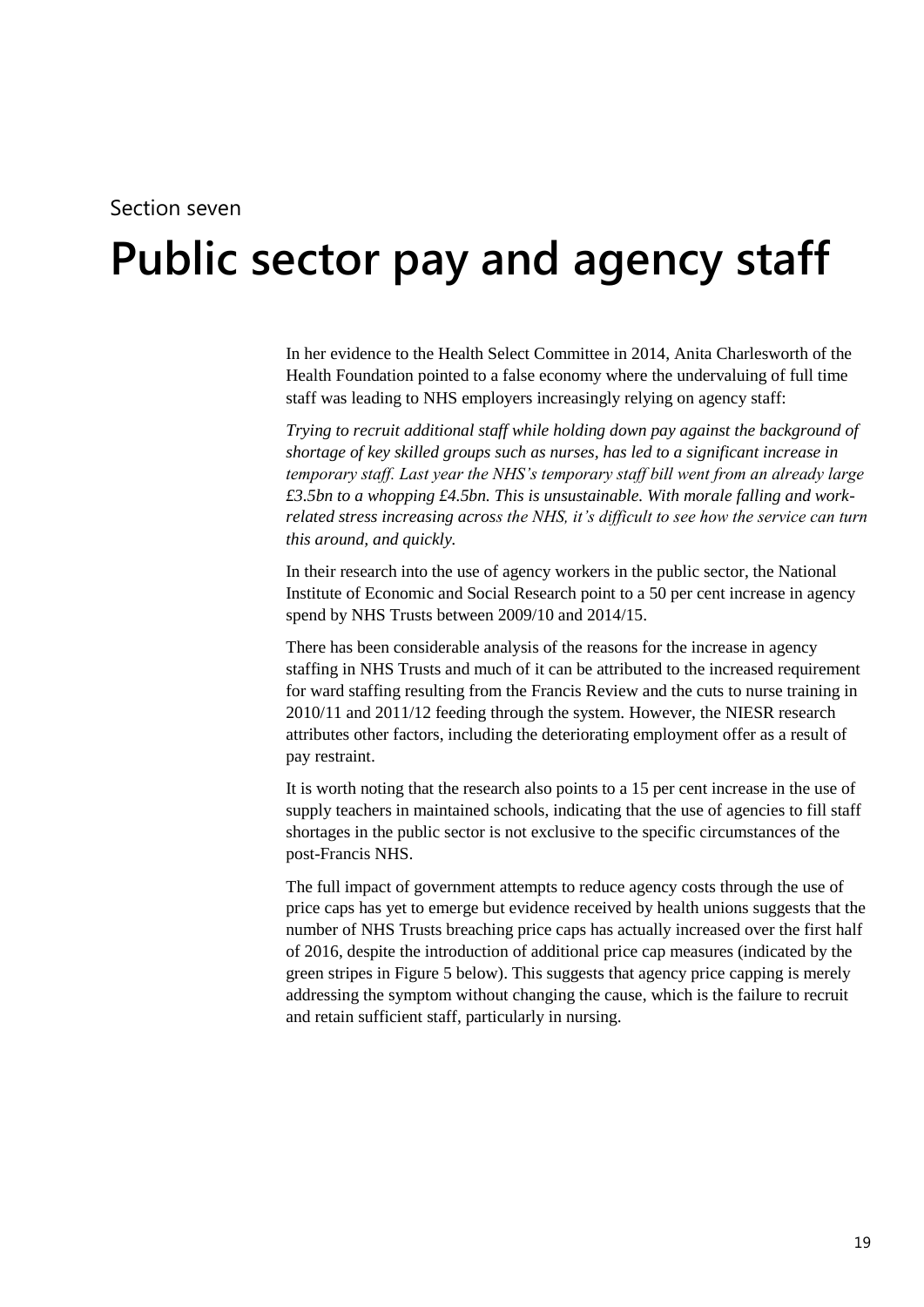

**Figure 5: NHS Improvement Agency price cap overrides 2016**

As the King's Fund identifies:

*The major risk we see is that the solution being pursued by the national bodies fails to address the underlying issue of shortage of supply; in recent years providers have increasingly been force to rely upon more expensive temporary staff to fill vacancies because they simply cannot recruit sufficient permanent staff.*

It is also interesting to note that the spike in the use of agency staff within the NHS has not been mirrored by a rise in the use of overtime and bank staff, suggesting that overtime and bank pay for full time NHS staff is insufficient to attract the extra hours needed to fill rota gaps – exacerbating the "costly and inefficient" process for filling staff shortages suggested by the National Audit Office.

While it is recognised that there may be a number of reasons why staff may prefer agency work, the NIESR research suggested that pay was one of the top priorities, with evidence from agency worker focus groups suggesting that topping up existing salary was a key motivation as well as the need to find additional pay for workers at the top of their existing pay grade (which stands at 50 per cent of the NHS nursing workforce, for example).

Not only is the reliance of agency staff "costly and inefficient" but the NIESR report also listed a number of concerns about service quality that NHS and school employers had identified, including:

- Lack of training and CPD
- Lack of familiarity with procedures, policies, patients/pupils, teams
- Lack of continuity and commitment
- Impact on morale and performance of permanent staff
- Inadequate agency checks, requirements and accreditation.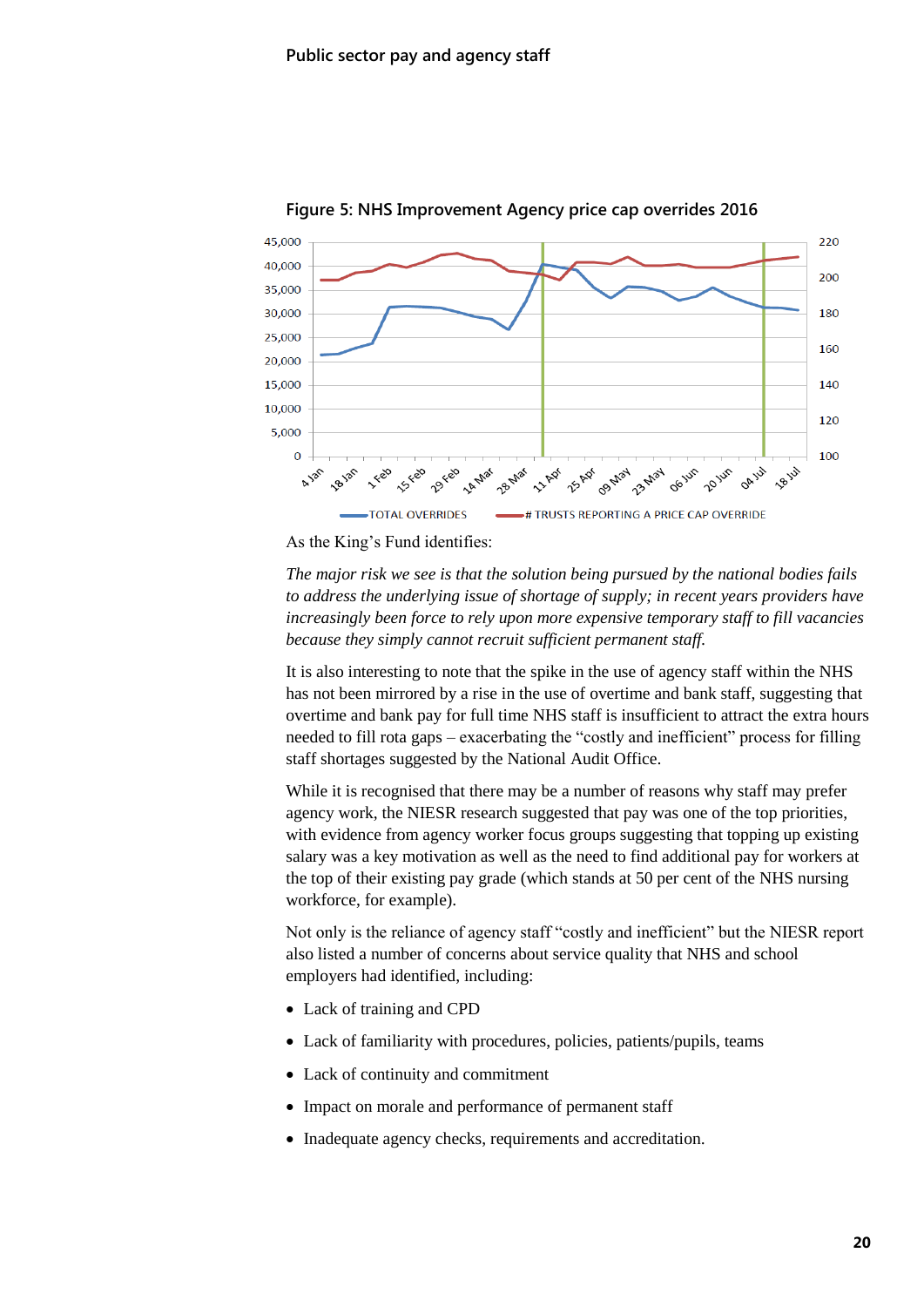## Section eight

# <span id="page-20-0"></span>**8 The regional impact of public sector pay restraint**

As well as the impact on public sector workers' living standards and its contribution to growing morale, recruitment and retention problems, public sector pay restraint also has a significant macro-economic impact.

As the government attempts to stimulate economic growth in different parts of the country, it is worth noting the impact that public sector wage restraint has had by taking disposable income out of local economies.

Table 5 below provides an indication of this.

Looking at different regions of England, we mapped the average real terms loss of earnings of public sector workers over the last six years (using CPI inflation) against the number of FTE public sector jobs in 2016 to estimate the total loss of disposable income from those local economies.

#### **Table 5: Total loss of disposable income in regional economies 2010 – 2016 through public sector pay restraint**

| <b>Region</b>        | Real terms pay gap<br>in 2016 per worker<br>(E) | <b>Cumulative loss</b><br>of real terms<br>earnings 2010 -<br>2016 per worker<br>(E) | <b>Total public</b><br>sector FTE jobs in<br>2016 (000s) | <b>Total loss of</b><br>disposable<br>income 2010 -<br>2016 (£bn) |
|----------------------|-------------------------------------------------|--------------------------------------------------------------------------------------|----------------------------------------------------------|-------------------------------------------------------------------|
| North East           | 689                                             | 7,666                                                                                | 243                                                      | 1.8                                                               |
| North West           | 584                                             | 5,740                                                                                | 643                                                      | 3.7                                                               |
| Yorkshire and Humber | 819                                             | 6,101                                                                                | 489                                                      | 3.0                                                               |
| East Midlands        | 1,805                                           | 9,974                                                                                | 303                                                      | 3.0                                                               |
| West Midlands        | 828                                             | 6,825                                                                                | 441                                                      | 3.0                                                               |
| East                 | 1,140                                           | 4,533                                                                                | 461                                                      | 2.1                                                               |
| London               | 2,202                                           | 11,997                                                                               | 756                                                      | 9.1                                                               |
| South East           | 680                                             | 5,109                                                                                | 617                                                      | 3.1                                                               |
| South West           | 1,220                                           | 7,464                                                                                | 420                                                      | 3.1                                                               |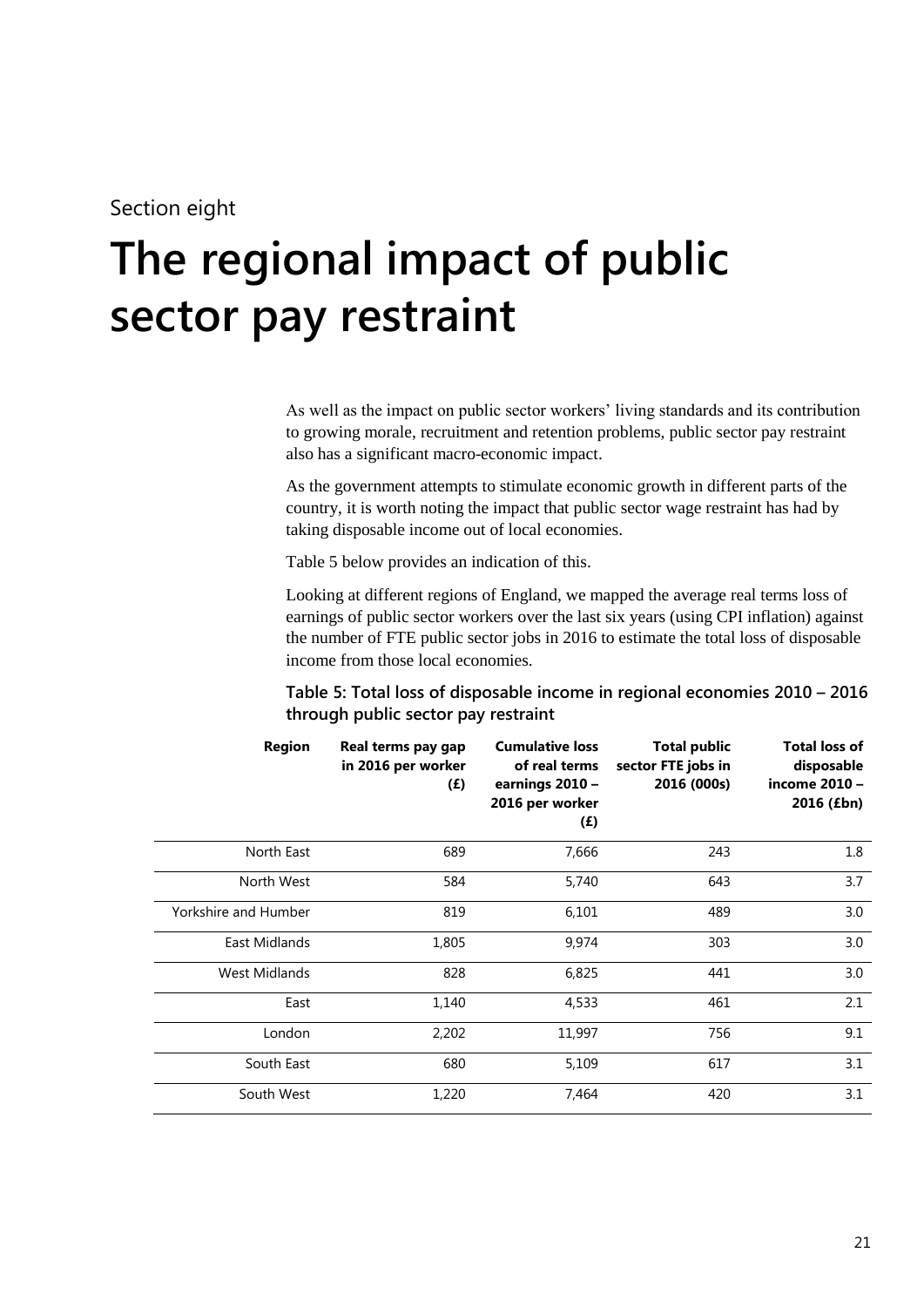This loss of purchasing power was raised in the Staff Side submission to the NHS Pay Review Body which stated that:

*By combining pay lost per point with the number of full-time equivalent staff in post the scale of cuts becomes apparent. In total, over £4.3 billion has been cut from NHS staff salaries in England alone between 2010 and 2016. This also represents lost purchasing power to the UK economy at a time of slowing economic growth as the disposable income of NHS staff has reduced.*

This loss of purchasing power through pay restraint has been exacerbated by a substantial fall in public sector employment within each region. This will have a particularly hard impact in those regions with a greater reliance on public sector employment, higher unemployment and weaker labour markets in the north, midlands and south west as Table 5 illustrates.

#### **Table 5: Public sector employment change by region 2010 - 2016**

| <b>Region</b>    | <b>Public sector jobs</b><br>2010 (000s) | <b>Public sector jobs</b><br>2016 (000s) | Loss of jobs 2010 -<br>2016 (000s) | <b>Negative</b><br>growth (%) |
|------------------|------------------------------------------|------------------------------------------|------------------------------------|-------------------------------|
| North East       | 316                                      | 243                                      | 73                                 | 23                            |
| North West       | 757                                      | 643                                      | 114                                | 15                            |
| Yorks and Humber | 595                                      | 489                                      | 106                                | 18                            |
| East Midlands    | 362                                      | 303                                      | 59                                 | 16                            |
| West Midlands    | 562                                      | 441                                      | 121                                | 22                            |
| East             | 464                                      | 461                                      | 3                                  | 1                             |
| London           | 848                                      | 756                                      | 92                                 | 11                            |
| South East       | 705                                      | 617                                      | 88                                 | 12                            |
| South West       | 508                                      | 420                                      | 88                                 | 17                            |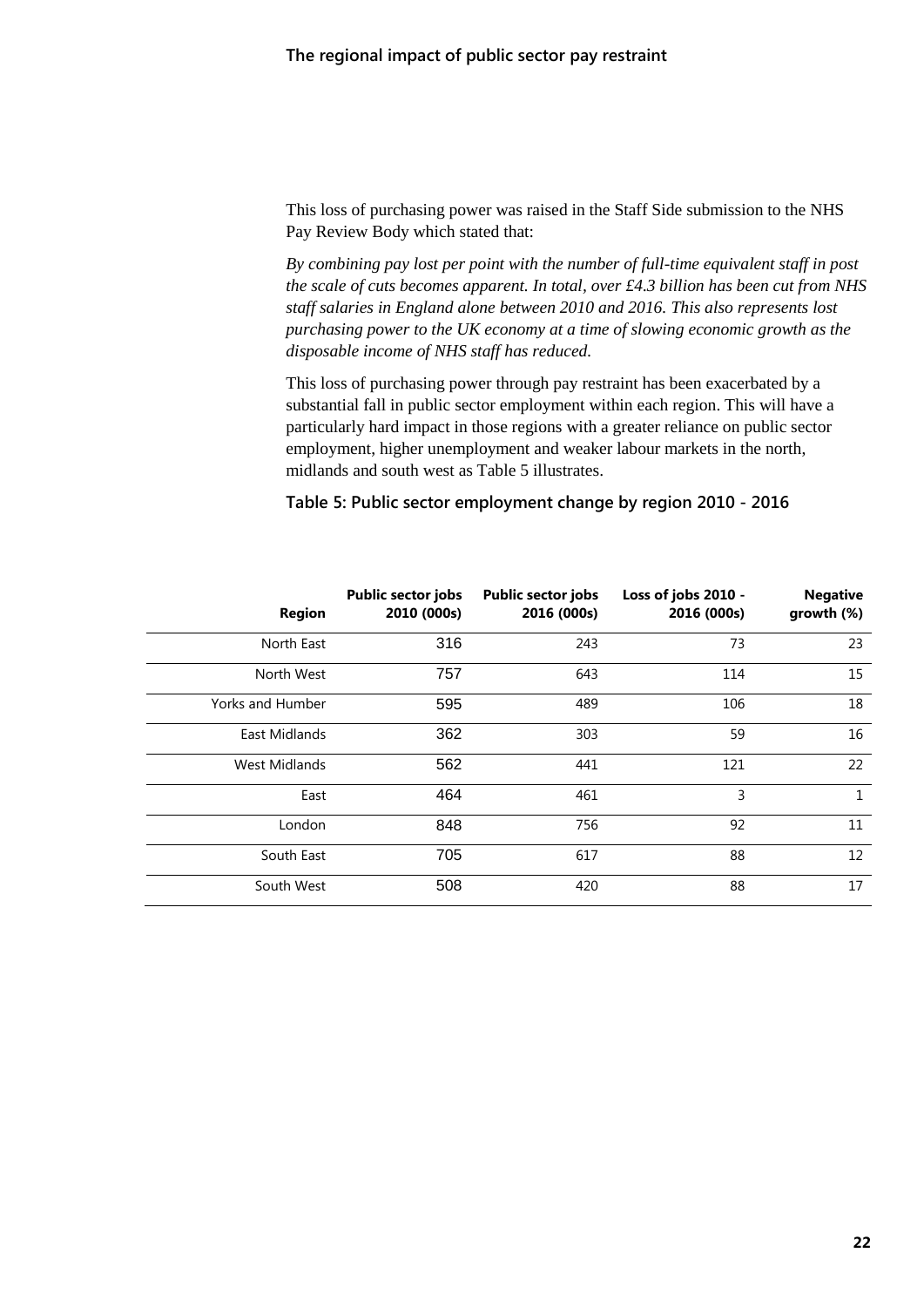### Section nine

# <span id="page-22-0"></span>**9 Conclusion and recommendations**

The TUC welcomes the Prime Ministers statement of intention for an economy that works for all and her recognition, made in her party conference speech this year, of the alienation felt by those workers faced with several years of pay stagnation.

Pay stagnation has been acutely felt by public sector workers – manifested in a growing crisis of morale, recruitment and retention in many parts of our public services. In recent years these issues have led to industrial action, with some unions such as the Royal College of Midwives taking strike action for the first time in their history.

Pay stagnation has also come at a time of rising demand, major restructuring and reform of public services and a number of other reforms that have affected the total reward package of public servants, including changes to pensions and exit payments.

Given the growing pressures on recruitment and retention and the knock-on effects on service quality and the need to stimulate economic growth, particularly in the north and midlands, the TUC believes that the government should signal a change of direction on public sector pay.

The TUC believes that the government's public sector pay policy has become unsustainable and that employers and unions should be able to negotiate wages that reflect the needs of our public services, through collective bargaining or genuinely independent Pay Review Bodies as appropriate.

In our submission to the Autumn Statement, the TUC called on the government to work with public service employers and unions to:

- Lift the public sector pay cap and allow public service wages to be determined according to the needs of each sector through collective bargaining between employers and unions or through genuinely autonomous and independent Pay Review Bodies where appropriate.
- Reform Pay Review Bodies to ensure that relevant trade union and employer voices are included within board membership and that PRBs are able to look at a wider range of issues than affordability – focussing on recruitment, retention, market comparisons, staff morale and the impact on services.
- Place more value on all employees delivering public services by adopting the widely supported voluntary Living Wage, which is currently £9.40 per hour in London and £8.25 in the rest of the UK.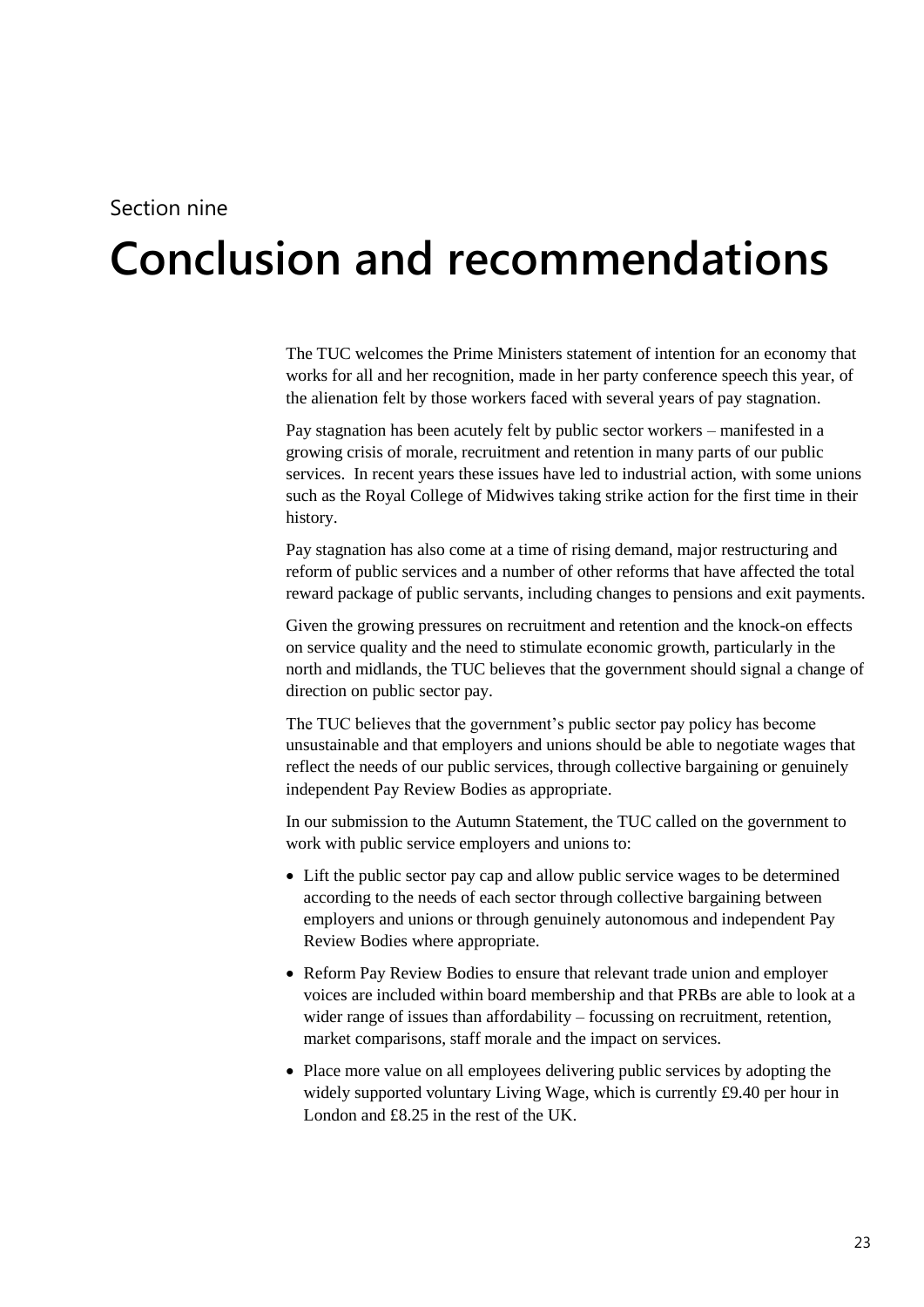- Increase the National Minimum Wage as quickly and strongly as can be sustained. The TUC's medium-term goal is that all UK wage rates should reach at least £10 per hour.
- Develop fair and sustainable pay structures that are easy to explain, understand and operate, with shorter pay bands and that guarantee progression based on transparent and objective appraisal systems, agreed in partnership between employers and unions.